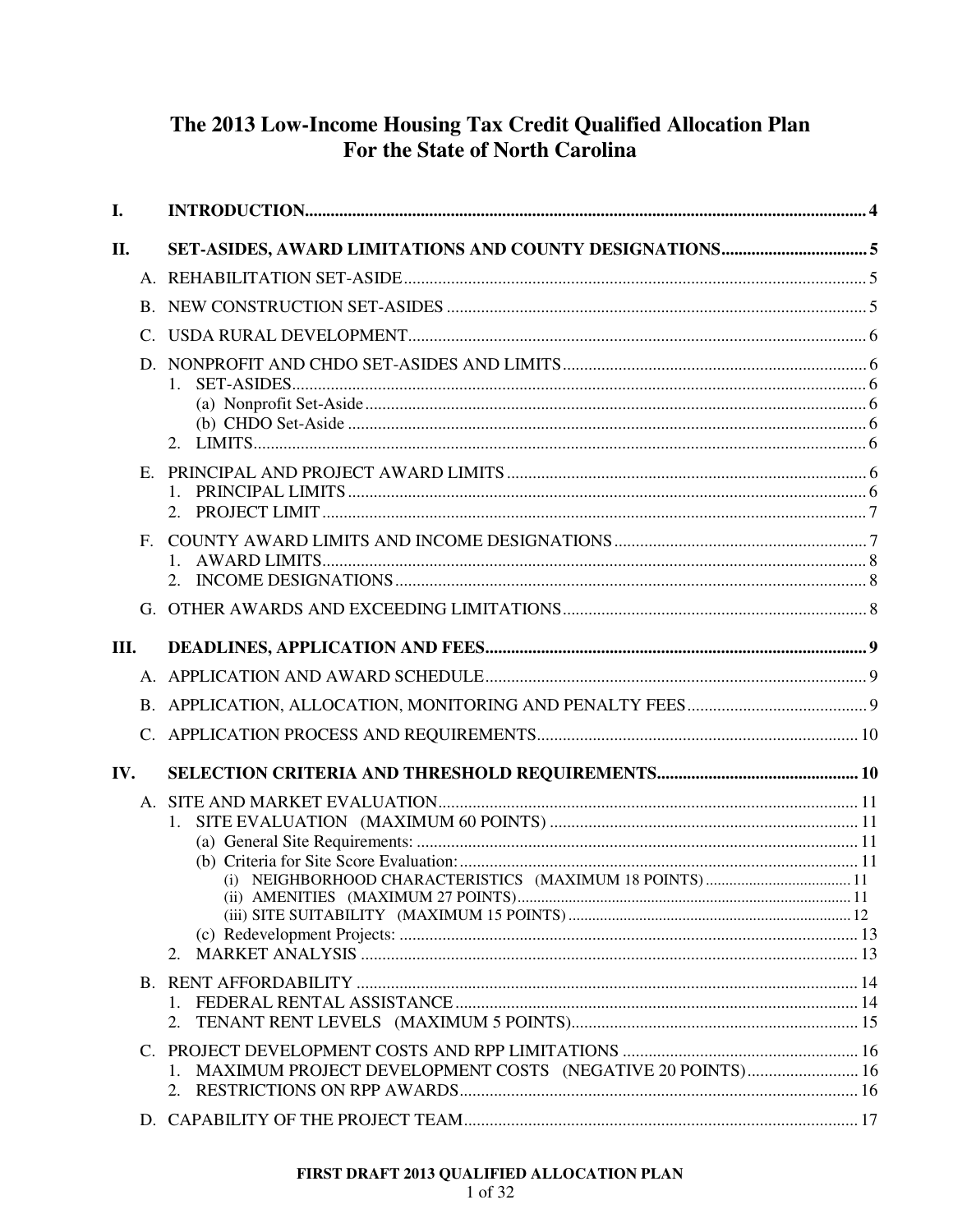|               | 2.<br>$\mathbf{3}$ .                                                          |  |
|---------------|-------------------------------------------------------------------------------|--|
| E.            |                                                                               |  |
| $F_{\rm{L}}$  | 2.<br>3.<br>$\overline{4}$ .<br>5.<br>6.                                      |  |
|               |                                                                               |  |
|               |                                                                               |  |
| $V_{\bullet}$ |                                                                               |  |
|               |                                                                               |  |
|               |                                                                               |  |
| VI.           |                                                                               |  |
|               | 1 <sup>1</sup><br>2.<br>3.<br>$4_{\cdot}$<br>$7_{\scriptscriptstyle{\ddots}}$ |  |
|               |                                                                               |  |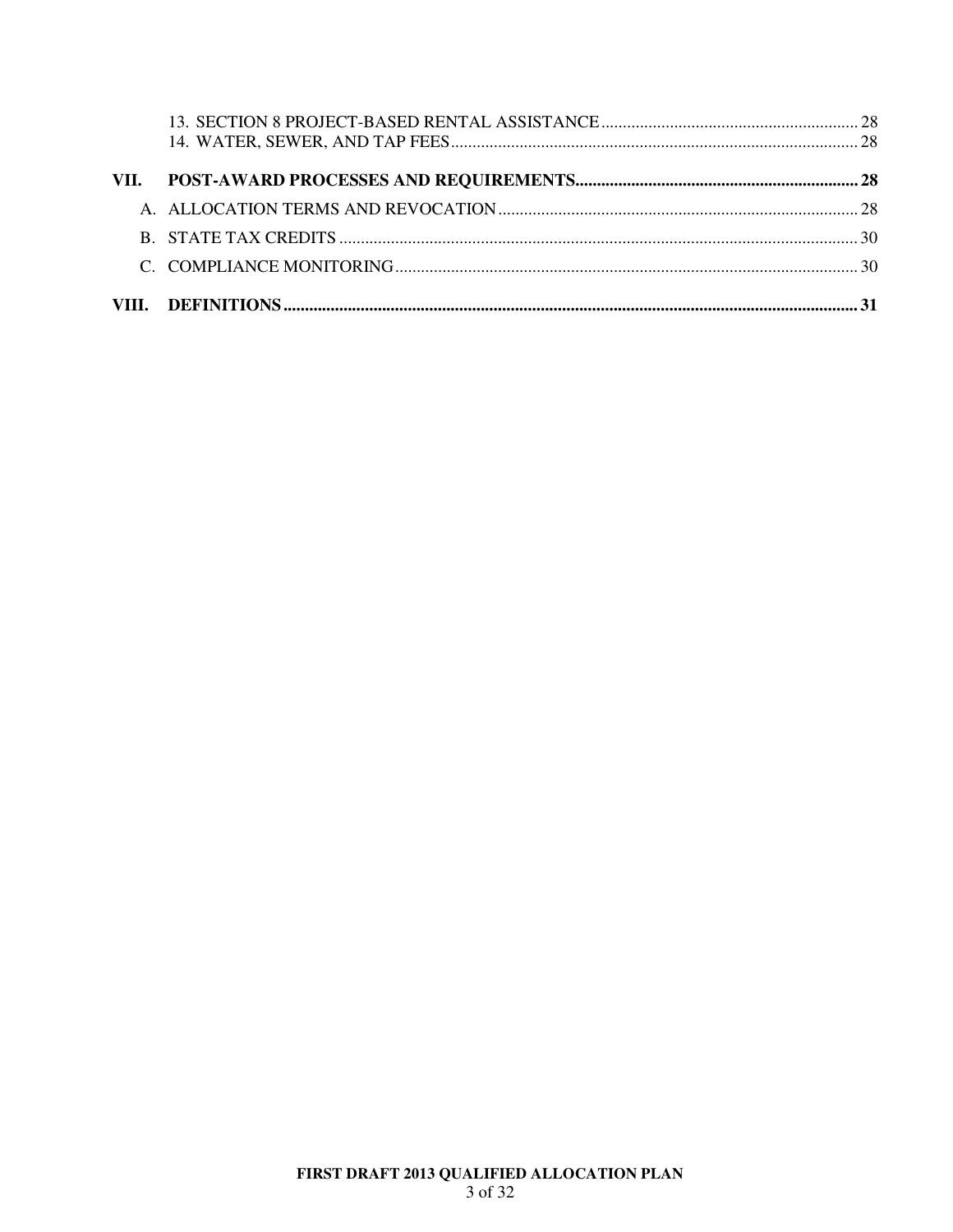# **I. INTRODUCTION**

The 2013 Qualified Allocation Plan (the Plan) has been developed by the North Carolina Housing Finance Agency (the Agency) as administrative agent for the North Carolina Federal Tax Reform Allocation Committee (the Committee) in compliance with Section 42 of the Internal Revenue Code of 1986, as amended (the Code). For purposes of the Plan, the term "Agency" shall mean the Agency acting on behalf of the Committee, unless otherwise provided.

The Plan was reviewed in one public hearing and met the other legal requirements prior to final adoption by the Committee. The staff of the Agency was present at the hearing to take comments and answer questions.

The Agency will only allocate low-income housing tax credits in compliance with the Plan. The Code requires that the Plan contain certain elements. These elements, and others added by the Committee, are listed below.

- A. Selection criteria to be used in determining the allocation of federal low-income housing tax credits:
	- Project location and site suitability.
	- Market demand and local housing needs.
	- Serving the lowest income tenants.
	- Serving qualified tenants for the longest periods.
	- Design and quality of construction.
	- Financial structure and long-term viability.
	- Use of federal project-based rental assistance.
	- Use of mortgage subsidies.
	- Experience of development team and management agent(s).
	- Serving persons with disabilities and the homeless.
	- Willingness to solicit referrals from public housing waiting lists.
	- Tenant populations of individuals with children.
	- Projects intended for eventual tenant ownership.
	- Projects that are part of a community redevelopment effort.
	- Energy efficiency.
	- Historic nature of the buildings.
- B. Threshold, underwriting and process requirements for project applications and tax credit awards.
	- C. Description of the Agency's compliance monitoring program, including procedures to notify the Internal Revenue Service of noncompliance with the requirements of the program.

In the process of administering the low-income housing tax credit and Rental Production Program (RPP), the Agency will make decisions and interpretations regarding project applications and the Plan. Unless otherwise stated, the Agency is entitled to the full discretion allowed by law in making all such decisions and interpretations. The Agency reserves the right to amend, modify, or withdraw provisions contained in the Plan that are inconsistent or in conflict with state or federal laws or regulations. In the event of a major:

- natural disaster,
- disruption in the financial markets, or
- reduction in subsidy resources available, including tax credits and RPP funding,

the Agency may disregard any section of the Plan, including point scoring and evaluation criteria, that interferes with an appropriate response.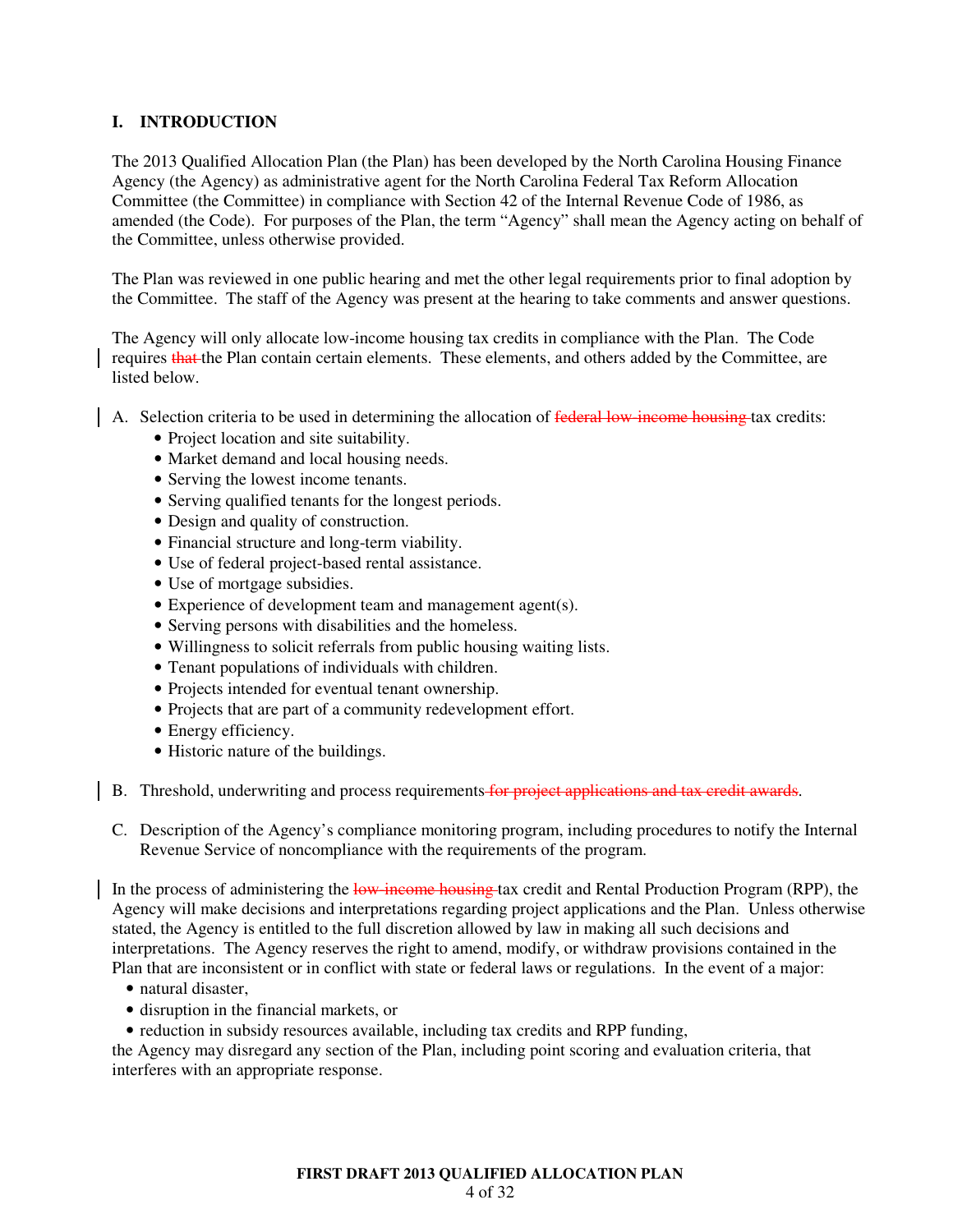# **II. SET-ASIDES, AWARD LIMITATIONS AND COUNTY DESIGNATIONS**

The Agency will determine whether applications are eligible under Section II( $\overline{AB}$ ) or II( $\overline{BC}$ ). This Section II only applies to 9%  $t\text{Tax}$  eCredit applications.

#### A. [reserved]

# BA. REHABILITATION SET-ASIDE

The Agency will award up to ten percent (10%) of tax credits available after forward commitments to projects proposing rehabilitation of existing housing. In the event eligible requests exceed the amount available, the Agency will determine awards based on the evaluation criteria in Section IV $(H)(3)$ .

 $\frac{1}{1}$ . The following will be considered new construction under Section II( $\underline{B}\underline{C}$ ) below:

- $\bullet$   $\overline{(a)}$  adaptive reuse projects,
- (b) entirely vacant residential buildings,
- (e) proposals to increase and/or substantially re-configure residential units.
- 2. [the following has moved to subsection (C) below]Up to \$750,000 of the rehabilitation set aside will be awarded to projects identified by the U.S. Department of Agriculture, Rural Development (RD) state office as a priority. The maximum award to any one Principal will be one project. Other projects with RD financing will be considered under the regular rehabilitation set-aside.

### **CB. NEW CONSTRUCTION SET-ASIDES**

The Agency will award tax credits remaining after awards described above and any under Section  $II(G)(2)$  to other new construction projects, starting with those earning the highest scoring totals within each of the following four geographic set-asides and continuing in descending score order through the last project that can be fully funded. The Agency reserves the right to revise the available credits in each set-aside in order to award the next highest scoring application statewide under Section  $\text{II}(\text{G})(1)$ .

| WEST 1719%      |              | CENTRAL 2435% |               | <b>METRO</b><br>3619% | EAST 2327%       |             |
|-----------------|--------------|---------------|---------------|-----------------------|------------------|-------------|
| Alexander       | Jackson      | Alamance      | Lee           | <b>Buncombe</b>       | <b>Beaufort</b>  | Johnston    |
| Alleghany       | Lincoln      | Anson         | Montgomery    | <del>Cumberland</del> | Bertie           | Jones       |
| Ashe            | Macon        | Cabarrus      | Moore         | <b>Durham</b>         | Bladen           | Lenoir      |
| Avery           | Madison      | Caswell       | Orange        | <b>Forsyth</b>        | <b>Brunswick</b> | Martin      |
| <b>Buncombe</b> | McDowell     | Chatham       | Person        | <del>Guilford</del>   | Camden           | <b>Nash</b> |
| <b>Burke</b>    | Mitchell     | Davidson      | Randolph      | Mecklenburg           | Carteret         | New Hanover |
| Caldwell        | Polk         | Davie         | Richmond      | Wake                  | Chowan           | Northampton |
| Catawba         | Rutherford   | Durham        | Rockingham    |                       | Columbus         | Onslow      |
| Cherokee        | Surry        | Forsyth       | Rowan         |                       | Craven           | Pamlico     |
| Clay            | Swain        | Franklin      | Scotland      |                       | Cumberland       | Pasquotank  |
| Cleveland       | Transylvania | Granville     | Stanly        |                       | Currituck        | Pender      |
| Gaston          | Watauga      | Guilford      | <b>Stokes</b> |                       | Dare             | Perquimans  |
| <b>Graham</b>   | Wilkes       | Harnett       | Union         |                       | Duplin           | Pitt        |
| Haywood         | Yadkin       | Hoke          | Vance         |                       | Edgecombe        | Robeson     |
| Henderson       | Yancey       | Iredell       | Warren        |                       | Gates            | Sampson     |
|                 |              |               |               |                       | Greene           | Tyrrell     |
|                 |              |               |               |                       | Halifax          | Washington  |
|                 |              |               |               |                       | Hertford         | Wayne       |
|                 |              |               |               |                       | Hyde             | Wilson      |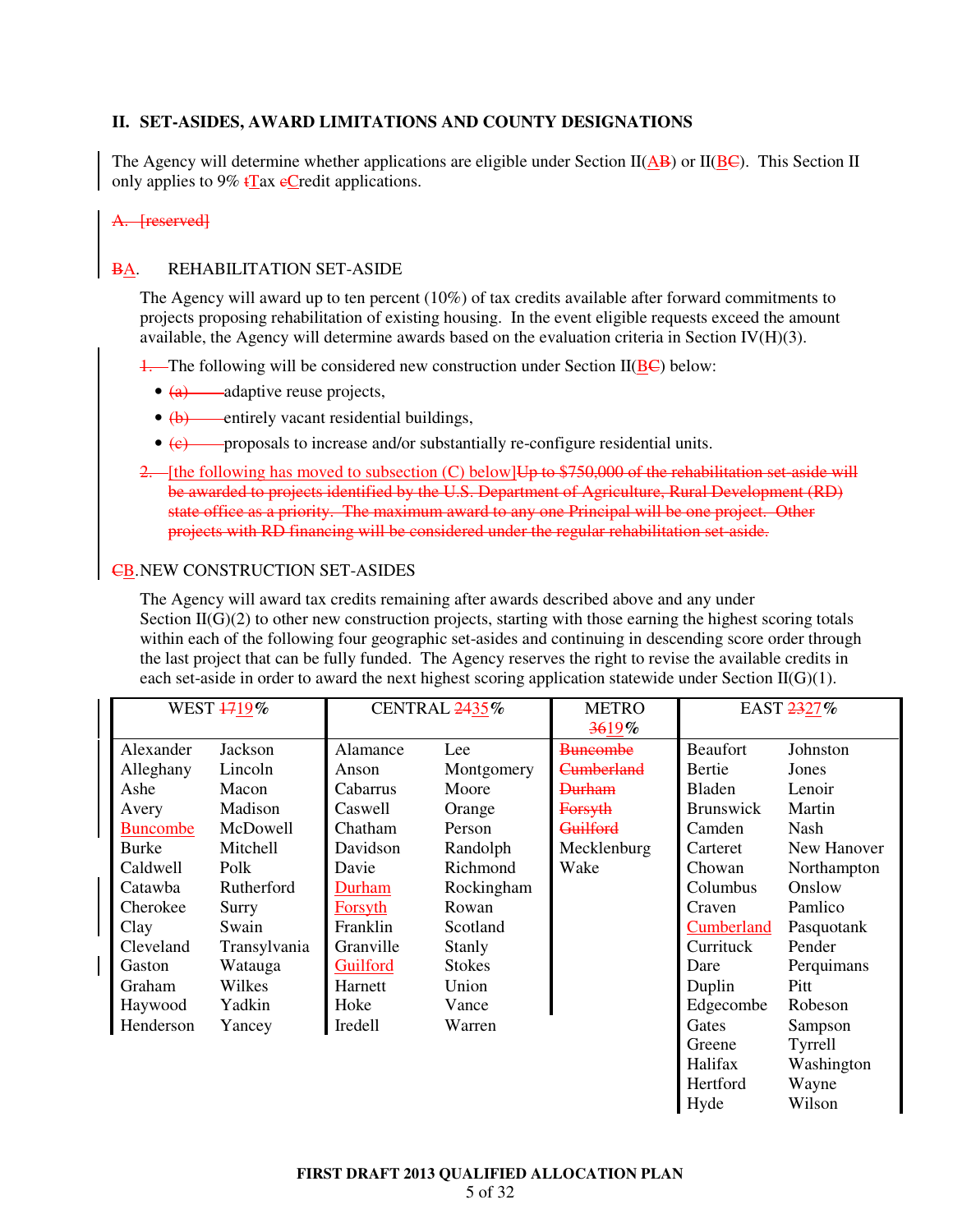# C. USDA RURAL DEVELOPMENT

Up to \$750,000 will be awarded to eligible rehabilitation and/or new construction project(s) identified by the U.S. Department of Agriculture, Rural Development (RD) state office as a priority. These projects will count towards the applicable set-asides and limits. The maximum award under this set-aside to any one Principal will be one project. Other RD applications will be considered under the applicable setasides.

# D. NONPROFIT AND CHDO SET-ASIDES AND LIMITS

# 1. SET-ASIDES

If necessary, the Agency will adjust the awards under the Plan to ensure that the overall allocation results in

- ten percent (10%) of the state's federal tax credit ceiling being awarded to projects involving tax exempt organizations (nonprofits) and
- fifteen percent (15%) of the Agency's HOME funds being awarded to projects involving Community Housing Development Organizations certified by the Agency (CHDOs).

Specifically, tax credits that would have been awarded to the lowest ranking project(s) that  $do(es)$  not fall into one of these categories will be awarded to the next highest ranking project(s) that do(es) until the overall allocation(s) reach(es) the necessary percentage(s). The Agency may make such adjustment(s) in any set-aside.

# (a) Nonprofit Set-Aside

In order to qualify as a nonprofit application, the proposed project must either:

- not involve any for-profit Principals or
- comply with the material participation requirements of the Code, applicable federal regulations and Section VI(A)(2).
- (b) CHDO Set-Aside

In order to qualify as a CHDO application,

- the proposed project must meet the requirements of subsection  $(D)(1)(a)$  above and 24 CFR  $92.300(a)(1)$ ,
- as of the full application deadline, the applicant, any Principal, or any affiliate must not undertake any choice-limiting activity prior to successful completion of the U.S. Department of Housing and Urban Development (HUD) environmental clearance review, and
- the project and owner must comply with regulations regarding the federal CHDO set-aside.

The Agency may determine that the requirements of the federal CHDO set-aside have been or will be met without implementing subsection  $(D)(1)(b)$ .

2. LIMITS

No more than twenty percent (20%) of the overall allocation will be awarded to projects where a nonprofit organization (or its qualified corporation) is the applicant under Section III(C)(5). New construction awards will be counted towards this limitation first (in score order, excluding mortgage subsidy), then rehabilitation awards.

# E. PRINCIPAL AND PROJECT AWARD LIMITS; 30% BASIS BOOST

1. PRINCIPAL LIMITS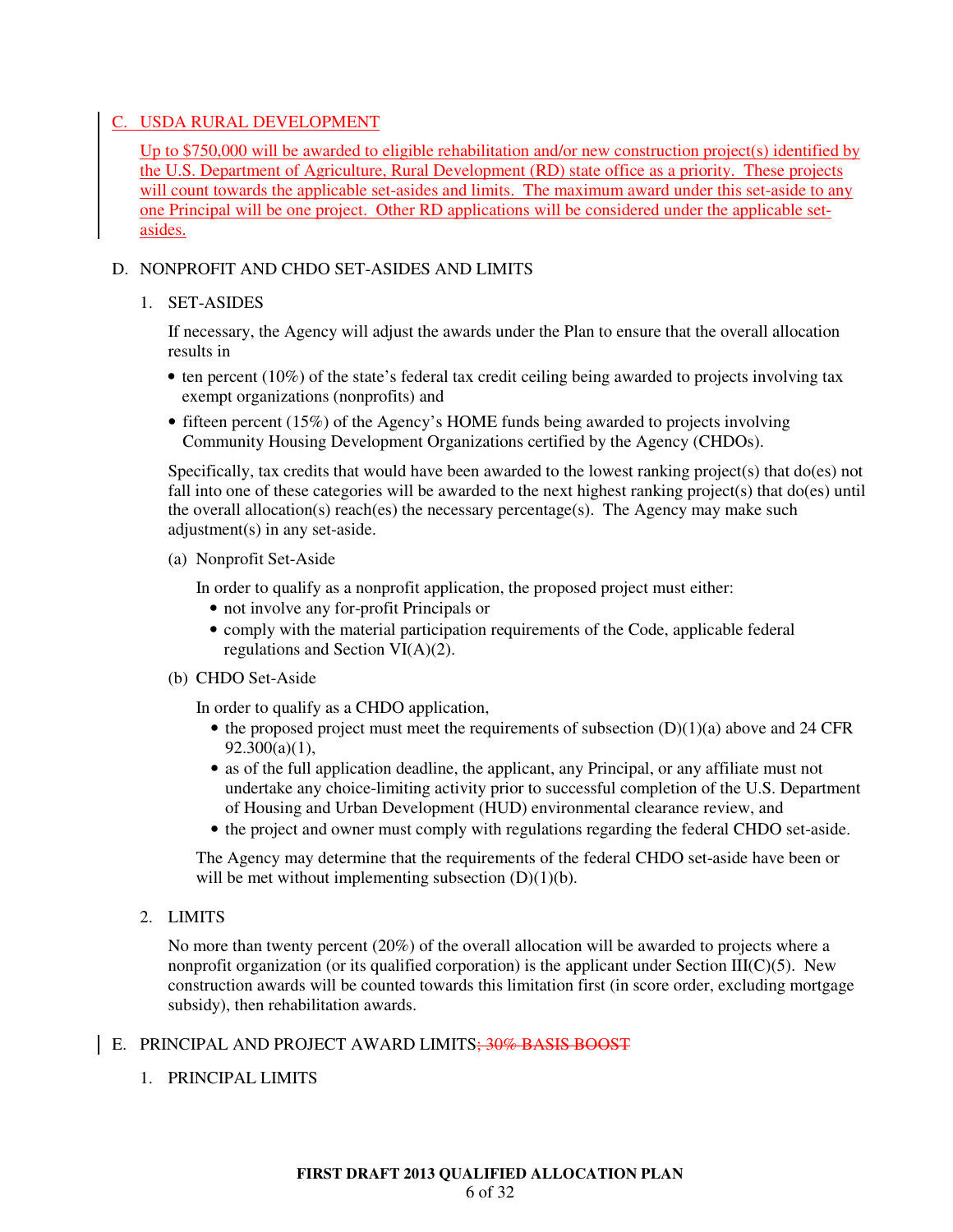- (a) The maximum awards to any one Principal will be a total of \$1,800,000 in tax credits, including all set-asides. New construction awards will be counted towards this limitation first (in score order<del>, excluding mortgage subsidy</del>), then rehabilitation awards.
- (b) The Agency may further limit awards based on unforeseen circumstances.
- (c) For purposes of the maximum allowed in this subsection  $(E)(1)$ , the Agency may determine that a person or entity not included in an application is a Principal for the proposed project. Such determination would include consideration of relationships between the parties in previously awarded projects and other common interests. Standard fee for service contract relationships (such as accountants or attorneys) will not be considered.

### 2. PROJECT LIMIT

The maximum award to any one project will be \$1,000,000.

# 3. REDEVELOPMENT PROJECTS

(a) The Agency may determine that fifty percent (50%) of the tax credits awarded to a Redevelopment Project does not count against some or all of the Principals involved for the purpose of subsection (E)(1) above. This determination will be based on the Principal's role in the project and overall development capacity. The allowance in this subsection (E)(3)(a) will apply to a maximum of one (1) project per Principal. In the event a Principal is involved in multiple Redevelopment Projects, this exemption will apply to the one with the smallest award of 9% tax credits.

#### [the Redevelopment Project criteria have moved to Section  $IV(A)(1)(c)$ ]

- (b) The following are required to qualify as a Redevelopment Project:
	- (i) The site currently contains or contained at least one structure used for commercial, residential, educational, or governmental purposes.
	- (ii) The application proposes adaptive reuse with historic rehabilitation credits and/or new construction.
	- (iii)Any required demolition has been completed or is scheduled for completion in 2013 (not including the project buildings).
	- (iv) A unit of local government initiated the project and has invested community development resources in the Half Mile area within the last ten years.
	- (v) As of the preliminary application deadline, a unit of local government formally adopted a plan to address the deterioration in the Half Mile area and approved one or more of the following for the project:
		- donation of at least one parcel of land,
		- waiver of impact, tap, or related fees normally charged, or
		- commitment to lend/grant at least \$75,000 of its housing development funds.

The Agency will require official documentation of each element of local government participation.

4. AGENCY-DESIGNATED BASIS BOOST

The Agency may boost the eligible basis of projects awarded in 2013 by up to fifteen percent (15%) if the deadline for the flat nine percent tax credit rate in Section  $42(b)(2)(A)$  is not extended (excluding projects using the DDA or QCT basis increase).

F. COUNTY AWARD LIMITS AND INCOME DESIGNATIONS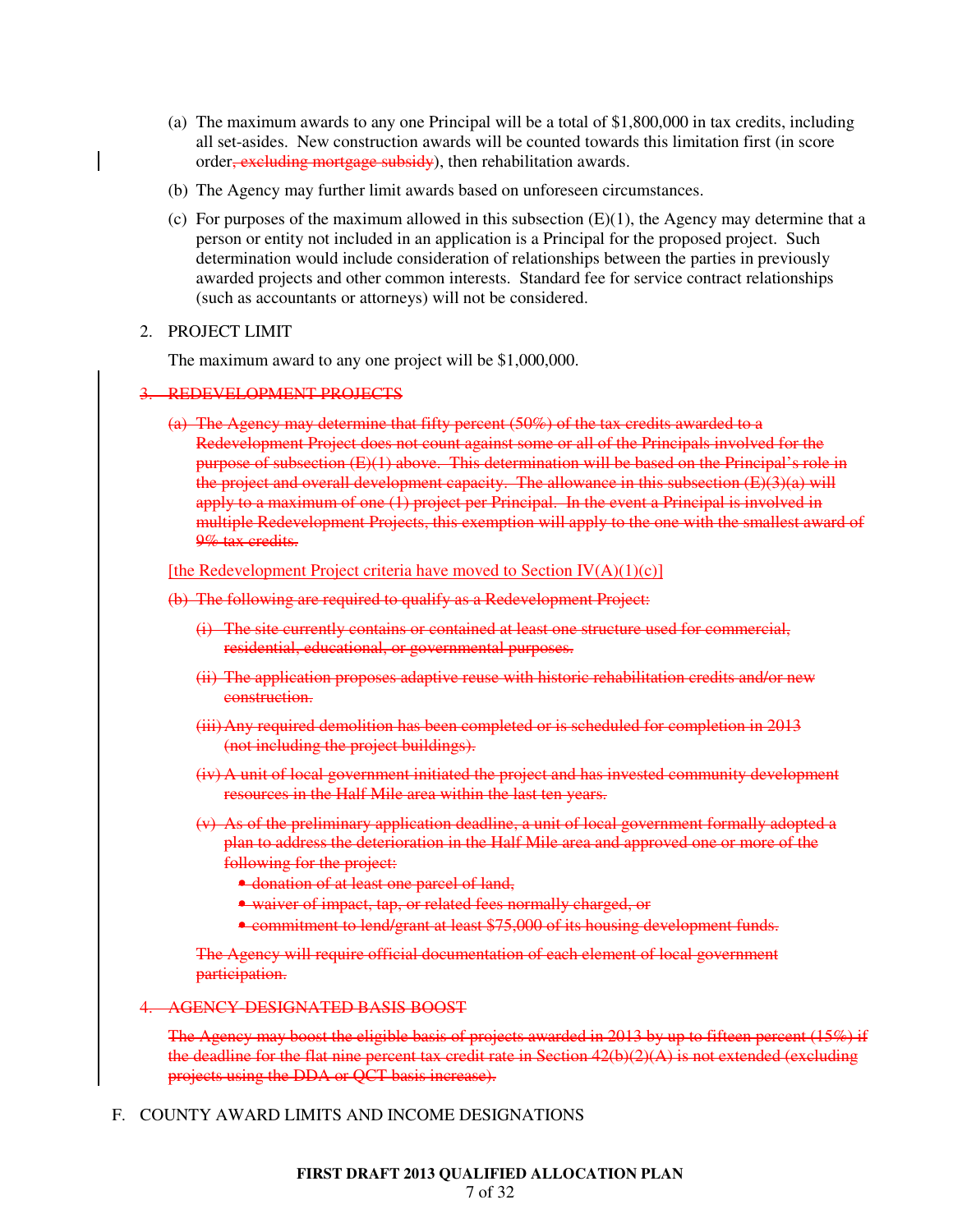### 1. AWARD LIMITS

(a) No county will be awarded more than one project under the rehabilitation set-aside. Other than the Metro region, no county will be awarded more than one project under the new construction set aside. Each county in the Metro region will be awarded a minimum of two new construction projects.

\$2,000,000 in the Metro region, and

\$1,000,000 in the East, Central, and West regions,

unless doing so is necessary to meet another set-aside requirement of this Plan. No county will be awarded more than one project under the rehabilitation set-aside. The Agency may further limit awards based on unforeseen circumstances. The Agency may waive the county-based limits for revitalization efforts characterized by a high degree of committed public subsidies.

(b) The Agency will not accept applications in the following counties: Carteret, Columbus, Davie, Duplin, Edgecombe, Halifax, Hoke, Lee, Macon, and Wilkes.Alexander, Avery, Bladen, Brunswick, Lincoln, Moore, Orange, Pasquotank, Pitt, Randolph, Rockingham, Scotland, Stanly, Transylvania, and Wayne.

# 2. INCOME DESIGNATIONS

Pursuant to N.C.G.S. § 105-129.42(c) the Agency is responsible for designating each county as High, Moderate or Low Income. Five criteria were used for making this determination: (a) county median income; (b) poverty rate; (c) percent of population in rural areas; (d) regional growth patterns; (e) N.C. Department of Commerce tier (one, two or three).

Each county was considered as a whole and evaluated relative to others in the state. Based on this process, the Agency designates counties as follows:

| <b>HIGH</b>     | <b>MODERATE</b>  |               |                 | LOW         |              |
|-----------------|------------------|---------------|-----------------|-------------|--------------|
| Alamance        | Alexander        | Lincoln       | Alleghany       | Graham      | Pasquotank   |
| <b>Buncombe</b> | <b>Brunswick</b> | Moore         | Anson           | Greene      | Pender       |
| Cabarrus        | Burke            | Nash          | Ashe            | Halifax     | Perquimans   |
| Catawba         | Carteret         | Onslow        | Avery           | Hertford    | Richmond     |
| Chatham         | Cleveland        | Person        | <b>Beaufort</b> | Hoke        | Robeson      |
| Durham          | Craven           | Pitt          | Bertie          | Hyde        | Rutherford   |
| Forsyth         | Cumberland       | Polk          | <b>Bladen</b>   | Jackson     | Sampson      |
| Gaston          | Dare             | Randolph      | Caldwell        | Jones       | Scotland     |
| Guilford        | Davidson         | Rockingham    | Camden          | Lenoir      | Surry        |
| <b>Iredell</b>  | Davie            | Rowan         | Caswell         | Macon       | Swain        |
| Johnston        | Franklin         | Stanly        | Cherokee        | Madison     | Transylvania |
| Mecklenburg     | Granville        | <b>Stokes</b> | Chowan          | Martin      | Tyrrell      |
| New Hanover     | Harnett          | Watauga       | Clay            | McDowell    | Vance        |
| Orange          | Haywood          | Wayne         | Columbus        | Mitchell    | Warren       |
| Union           | Henderson        | Wilson        | Currituck       | Montgomery  | Washington   |
| Wake            | Lee              | Yadkin        | Duplin          | Northampton | Wilkes       |
|                 |                  |               | Edgecombe       | Pamlico     | Yancey       |
|                 |                  |               | Gates           |             |              |

# G. OTHER AWARDS AND EXCEEDING LIMITATIONS

1. The Agency may award tax credits remaining from the four-geographic set-asides to the next highest scoring (excluding mortgage subsidy) eligible new construction application(s) in the East, Central,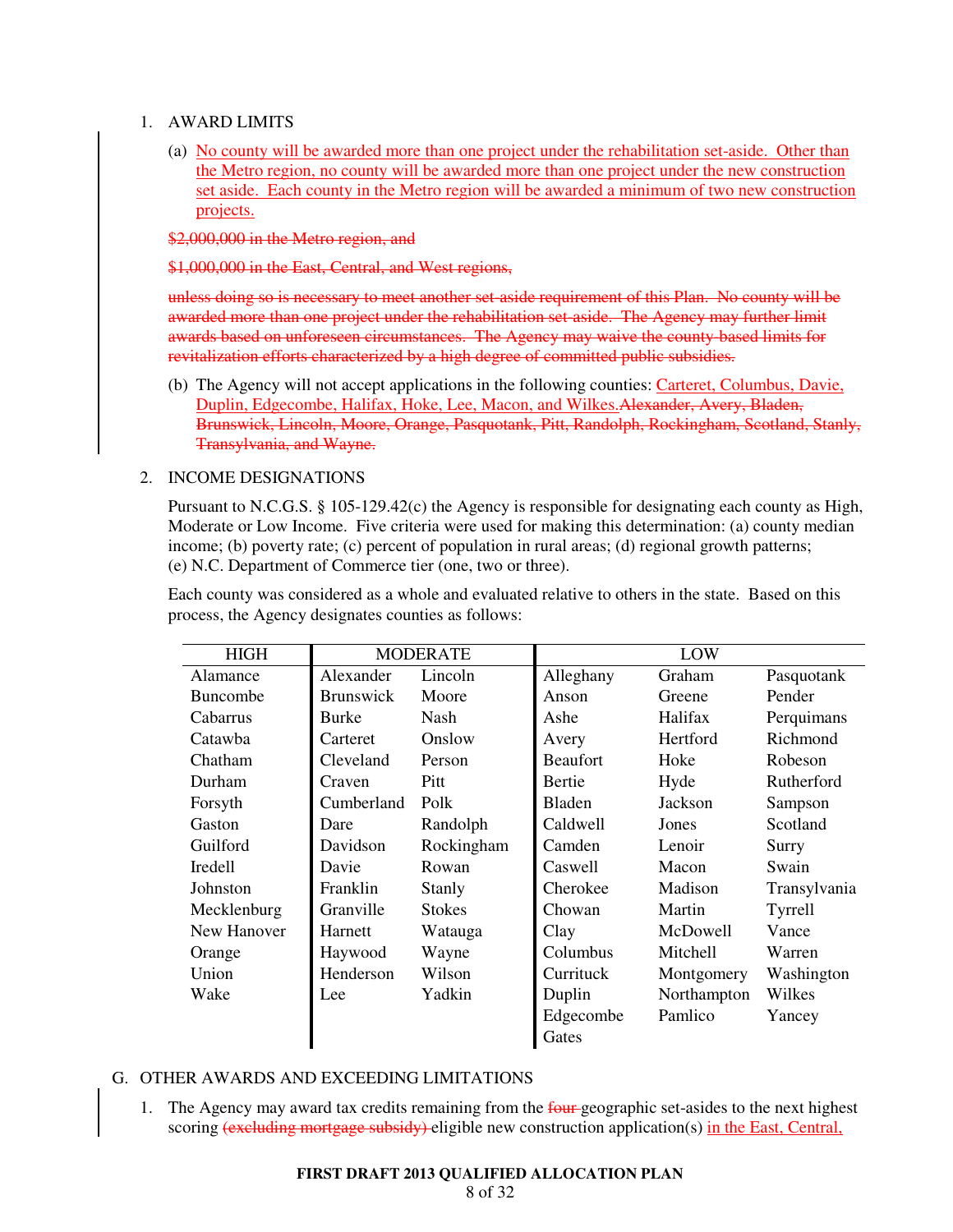and West regionsstatewide and/or one or more eligible rehabilitation applications. The Agency may also carry forward any amount of tax credits to the next year.

- 2. The Agency may award 2013 tax credits outside of the normal process to projects that: a) allow the Agency to comply with HUD regulations regarding timely commitment of funds, b) prevent the loss of state or federal investment, c) provide housing for underserved populations or d) are part of a settlement agreement of legal action brought against a local government. The total amount of such awards(s) shall not exceed \$1,000,000.
- 3. The Agency may also make a forward commitment of the next year's tax credits in an amount necessary to fully fund project(s) with a partial award or to any project application that was submitted in a prior year if such application meets all the minimum requirements of the Plan. In the event that credits are returned or the state receives credits from the national pool, the Agency may elect to carry such credits forward, make an award to any project application (subject only to the nonprofit set aside), or a combination of both.
- 4. The Agency may exceed the limitations on awards contained in Sections II( $\overrightarrow{AB}$ ),  $\overrightarrow{H(F)}$  and this Section II(G) in order to completely fund a project request.

# **III. DEADLINES, APPLICATION AND FEES**

### A. APPLICATION AND AWARD SCHEDULE

The following schedule will apply to the 2013 application process for 9%  $\frac{1}{2}$ ax eCredits and the first round of tax-exempt bond volume and  $4\%$  tTax eCredits. The Agency will announce the application schedule for a second round of bond volume and  $4\%$  tTax eCredits at a later time.

| January 2513    | Deadline for submission of preliminary applications (12:00 noon)                                                    |
|-----------------|---------------------------------------------------------------------------------------------------------------------|
| March 185       | Market analysts will mail studies to the Agency and aApplicants                                                     |
| March 2946      | Notification of final site scores                                                                                   |
| April 8March 26 | Deadline for market-related project revisions                                                                       |
| April 152       | Deadline for the Agency and $\alpha$ Applicant to receive a hard copy of the revised market<br>study, if applicable |
| May $1711$      | Deadline for full applications (12:00 noon)                                                                         |
| August          | Notification of tax credit awards                                                                                   |

The Agency reserves the right to change the schedule to accommodate weather events or other unforeseen circumstances.

#### B. APPLICATION, ALLOCATION, MONITORING AND PENALTY FEES

- 1. All aApplicants are required to pay a nonrefundable fee of  $$5,54020$  at the submission of the preliminary application. This fee covers the cost of the market study or physical needs assessment and a \$1,24020 preliminary application processing fee (which will be assessed for every electronic application submitted). The Agency may charge additional fee(s) to cover the cost of direct contracting with other providers (such as appraisers).
- 2. All  $\alpha$ Applicants are required to pay a nonrefundable processing fee of \$1, 24020 upon submission of the full application.
- 3. Entities receiving tax credit awards, including those involving tax-exempt bond volume, are required to pay a nonrefundable allocation fee equal to  $0.7068\%$  of the project's total qualified basis.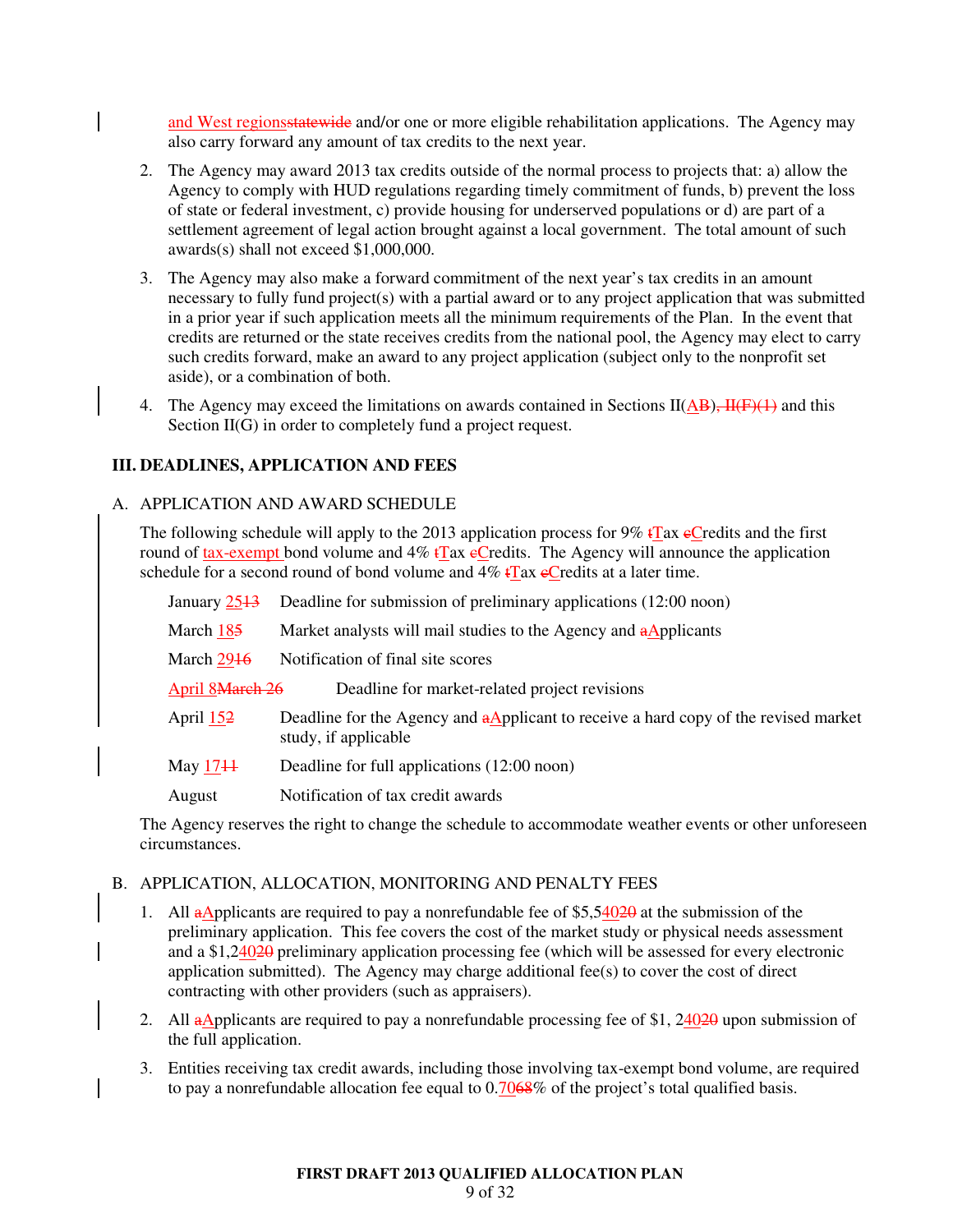- 4. The allocation fee will be due at the time of either the carryover allocation or bond volume award. Failure to return the required documentation and fee by the date specified may result in cancellation of the allocation. The Agency may assess other fees for additional monitoring responsibilities.
- 5. Owners must pay a monitoring fee of \$78060 per unit (includes all units, qualified, unrestricted and employee) prior to issuance of the project's IRS Form 8609.
- 6. If expenses for legal services are incurred by the Committee or Agency to correct mistakes of the Owner which jeopardize use of the tax credits, such legal costs will be paid by the Owner in the amount charged to the Agency or the Committee.
- 7. The Agency may assess a Applicants or owners a fee of up to \$2,000 for each instance of failure to comply with a written requirement, whether or not such requirement is in the Plan. The Agency will not process applications or other documentation relating to any Principal who has an outstanding balance of fees owed; such a delay in processing may result in disqualification of application(s).
- 8. The Agency will assess \$1,500 for closing a state tax credit loan and \$2,000 for an RPP closing.

# C. APPLICATION PROCESS AND REQUIREMENTS

- 1. The Agency may require aApplicants to submit any information, letter, or representation relating to Plan requirements or point scoring as part of the application process.
- 2. Any failure to comply with an Agency request under subsection  $(C)(1)$  above or any misrepresentation, false information or omission in any application document may result in disqualification of that application and any other involving the same owner(s), Principal(s), consultant(s) and/or application preparer(s). Any misrepresentation, false information or omission in the application document may also result in a revocation of a tax credit allocation.
- 3. The Agency may elect to treat applications involving more than one site, population type (family/elderly) or activity (new/rehabilitation) as separate for purposes of the Agency's application process. Each application would require a separate initial application fee. The Agency may allow such applications to be considered as one for the full application underwriting if all sites are secured by one permanent mortgage and are not intended for separation and sale after the tax credit allocation.
- 4. The Agency will notify the appropriate unit of government about the project after submission of the full application.
- 5. For each application one individual or validly existing entity must be identified as the aApplicant and execute the preliminary and full applications. An entity may be one of the following:
	- (a) corporation, including nonprofits,
	- (b) limited partnership, or
	- (c) limited liability company.

Only the identified  $a\Delta$ pplicant will have the ability to make decisions with regard to that application and be considered under Section IV(D)(1). The  $a\Delta$ pplicant may enter into joint venture or other agreements but the Agency will not be responsible for evaluating those documents to determine the relative rights of the parties. If the application receives an award the  $a\Delta$ pplicant must become a managing member or general partner of the ownership entity.

# **IV. SELECTION CRITERIA AND THRESHOLD REQUIREMENTS**

Applications must meet all applicable threshold requirements to be considered for award and funding. Scoring and threshold determinations made in prior years are not binding on the Agency for the 2013 cycle. [the following has moved to Section  $IV(E)(1)$ ] Penalties and limitations for market-rate units will not apply for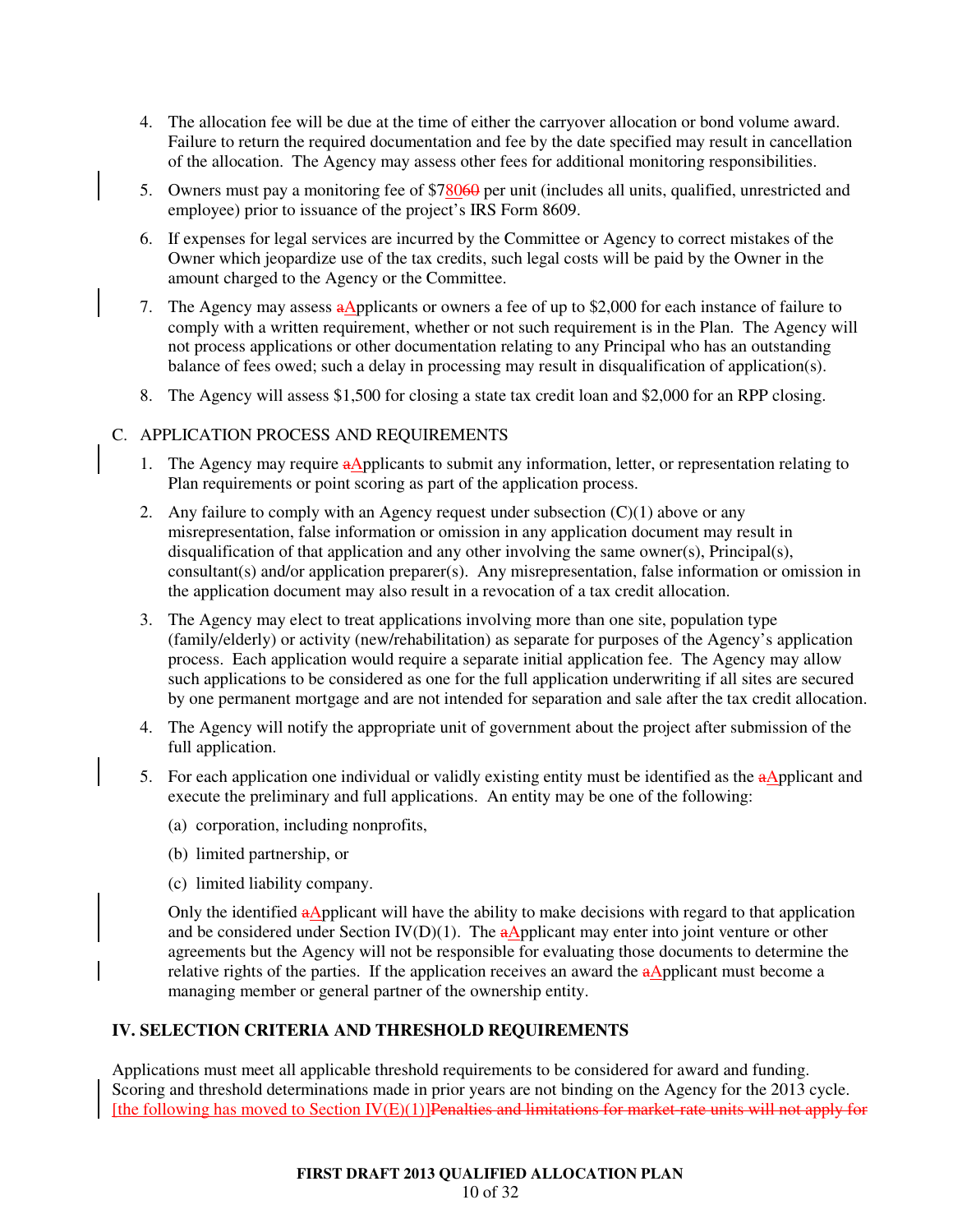applications with a commitment for a grant or no-payment financing equal to at least the amount of foregone federal tax credit equity and state tax credits.

#### A. SITE AND MARKET EVALUATION

The Agency will not accept a full application where the preliminary application does not meet all site and market threshold requirements.

#### 1. SITE EVALUATION (MAXIMUM 60 POINTS)

- (a) General Site Requirements:
	- (i) Sites must be sized to accommodate the number and type of units proposed. The  $a\Delta$ pplicant or a Principal must have site control by the preliminary application deadline, which may be as evidenced by an option, contract or deed. The documentation of site control must include a plot plan.
	- (ii) Required zoning must be in place by the full application submission date, including special/conditional use permits, and any other discretionary land use approval required (includes all legislative or quasi-judicial decisions).
	- (iii) Utilities (water, sewer and electricity) must be available with adequate capacity to serve the site. Sites should be accessed directly by existing paved, publicly maintained roads. If not, it will be the owner's responsibility to extend utilities and roads to the site. In such cases, the aApplicant must explain and budget for such plans at the preliminary application stage and document the right to perform such work.

(iv) In order to be eligible for RPP funds, the preliminary application must contain the Agency's "Notice of Real Property Acquisition" form.

(b) Criteria for Site Score Evaluation:

Site scores will be based on the following factors. Each will also serve as a threshold requirement; the Agency may remove an application from consideration if the site is sufficiently inadequate in one of the categories.

- (i) NEIGHBORHOOD CHARACTERISTICS (MAXIMUM 18 POINTS)
	- Good: 18 points if structures within a Half Mile are well maintained or the site qualifies as a Redevelopment Project (see Ssubsection  $(A)(1)(c)$  below $H(E)(3)(b)$ )
	- Fair: 9 points if structures within a Half Mile are not well maintained and there are visible signs of deterioration
	- Poor: 0 points if structures within a Half Mile are Blighted or have physical security modifications (e.g. barbed wire fencing or bars on windows)

Half Mile: The half mile radius from the approximate center of the site (does not apply to Amenities below).

Blighted: A structure that is abandoned, deteriorated substantially beyond normal wear and tear, a public nuisance, or appears to violate minimum health and safety standards.

#### (ii) AMENITIES (MAXIMUM 27 POINTS)

Points will be determined according to the matrix below. The amenity must be open for business as of the preliminary application deadlinedate to be considered.

|                      | driving distance in miles |     |       |     |  |
|----------------------|---------------------------|-----|-------|-----|--|
|                      |                           | 1.O | - 1.5 | 2 O |  |
|                      |                           |     |       |     |  |
| Shopping or pharmacy |                           |     |       |     |  |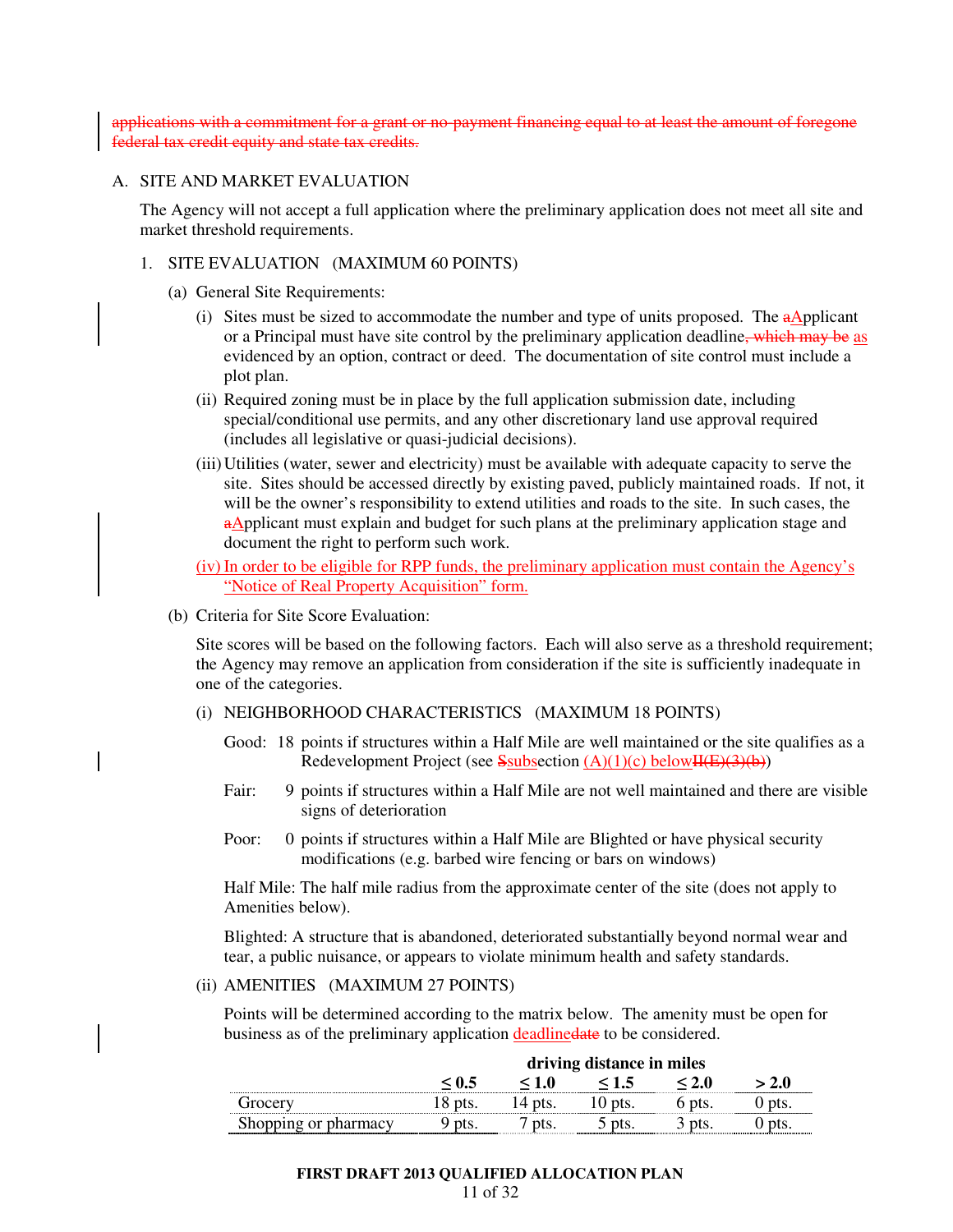For example, an application will receive 7 points if the driving distance between the site and either Shopping or a pharmacy is greater than 0.5 miles but not more than 1 mile.

The driving distance will be the mileage as calculated by Google Maps and must be a drivable route as of the preliminary application deadline. The measurement will be from:

- the point closest to the site entrance to or from
- the point closest to the amenity entrance.

Driveways, access easements, and other distances in excess of 500 feet between the nearest residential building of the proposed project and road shown on Google Maps will be included in the driving distance. For scattered site projects, the measurement will be from the location with the longest driving distance(s).

Aldi The Fresh Market Kroger Super Kmart Bi-Lo Harris Teeter Lowes Foods Super Target Bloom IGA Piggly Wiggly Trader Joe's Compare Foods Ingle's Market Red & White Sav-Mor Walmart Express Earth Fare Just \$ave Save-A-Lot Walmart Super Center Food Lion Whole Foods

The following establishments qualify as a Grocery:

The following establishments qualify as Shopping:

| Big Lot's      | <b>Family Dollar</b> | Target              | Walmart                |
|----------------|----------------------|---------------------|------------------------|
| Dollar General | K mart               | <b>Super Target</b> | <b>Walmart Express</b> |
| Dollar Tree    | Roses <sup>2</sup>   | Super Walmart       |                        |

To qualify as a pharmacy the establishment must have general merchandise items for sale.

#### (iii) SITE SUITABILITY (MAXIMUM 15 POINTS)

 6 points if there is no Incompatible Use, which includes the following activities, conditions, or uses within the distance ranges specified:

#### Half Mile

- airports
- chemical or hazardous materials storage/disposal
- industrial or agricultural activities with environmental concerns (such as odors or pollution)
- commercial junk or salvage yards
- landfills currently in operation
- sources of excessive noise
- wastewater treatment facilities

A parcel or right of way within 500 feet containing any of the following:

- adult entertainment establishment
- electrical utility substation, whether active or not
- distribution facility
- factory or similar operation
- frequently used railroad tracks
- high traffic corridor
- jail or prison
- large swamp
- power transmission lines and tower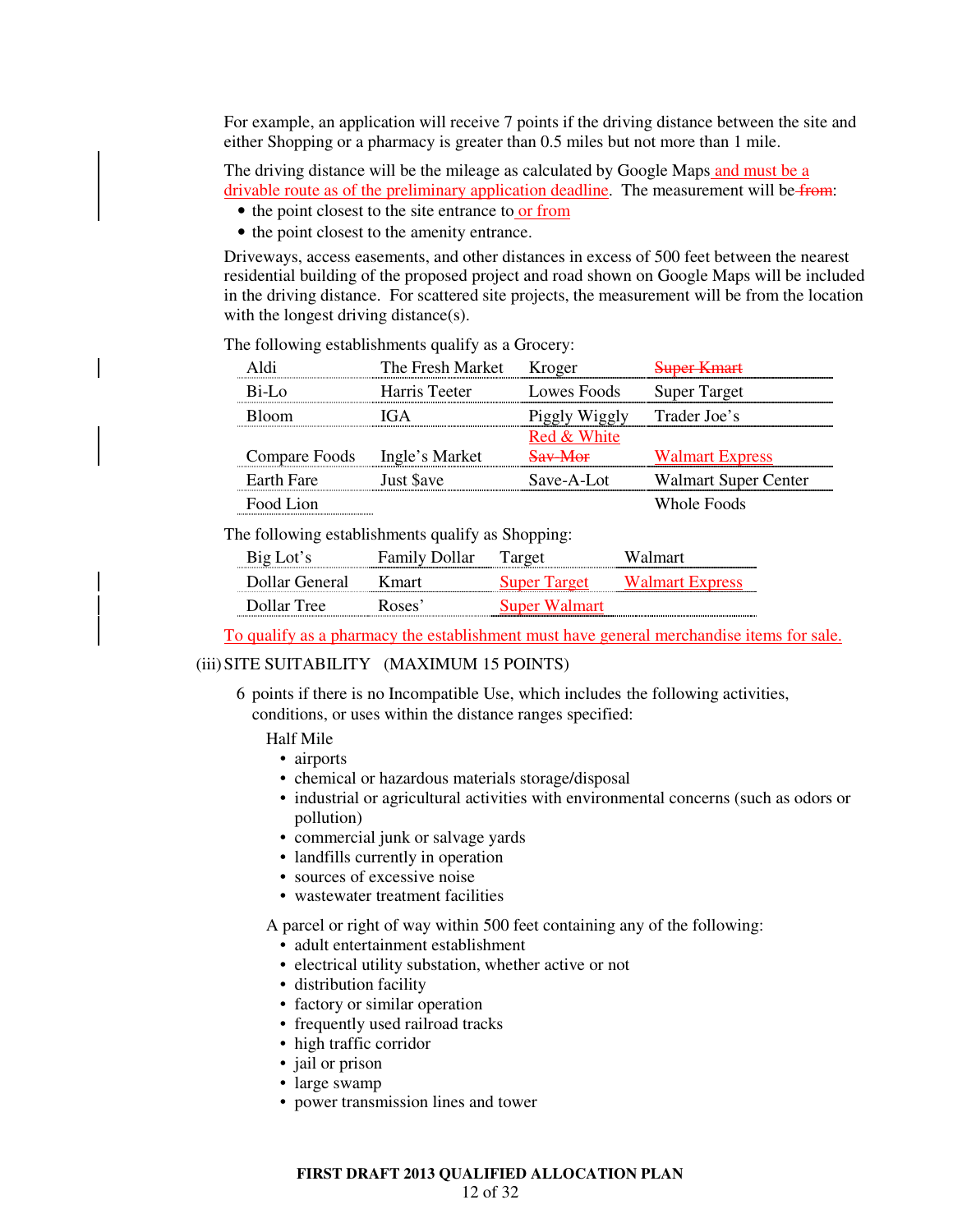- 3 points if there are no negative features, design challenges, physical barriers, or other unusual and problematic circumstances that would impede project construction or adversely affect future tenants, including but not limited to: power transmission lines and towers, flood hazards, steep slopes, large boulders, ravines, year-round streams, wetlands, and other similar features (for adaptive reuse projects: suitability for residential use and difficulties posed by the building(s), such as limited parking, environmental problems or the need for excessive demolition)
- 3 points if the project would be visible to potential tenants using normal travel patterns and is within 500 feet of a building that is currently in use for residential, commercial, educational, or governmental purposes (excluding Blighted structures or Incompatible Uses)
- 3 points if traffic controls allow for safe and convenient access to the site; for example right turn only, limited sight distance (blind curve), or having to cross three or more lanes of traffic going the same direction when exiting the site would not receive points.
- (c) Redevelopment Projects:

The following are required to qualify as a Redevelopment Project:

- (i) The site currently contains or contained at least one structure used for commercial, residential, educational, or governmental purposes.
- (ii) The application proposes adaptive reuse with historic rehabilitation credits and/or new construction.
- (iii) Any required demolition has been completed or is scheduled for completion in 2013 (not including the project buildings).
- (iv) A unit of local government initiated the project and has invested community development resources in the Half Mile area within the last ten years.
- (v) As of the preliminary application deadline, a unit of local government formally adopted a plan to address the deterioration in the Half Mile area and approved one or more of the following for the project:
	- donation of at least one parcel of land,
	- waiver of impact, tap, or related fees normally charged, or
	- commitment to lend/grant at least \$75,000 of its housing development funds.

The Agency will require official documentation of each element of local government participation

2. MARKET ANALYSIS

The Agency will administer the market study process based on this Section and the terms of **Appendix A** (incorporated herein by reference).

- (a) The Agency will contract directly with market analysts to perform studies. Applicants may interact with market analysts and will have an opportunity to revise their project (unit mix, targeting). Any revisions must be submitted in writing to both the market analyst and to the Agency, following the schedule in Section III(A), and will be binding on the  $a$ Applicant for the full application.
- (b) The Agency will limit the number of projects awarded in the same application round to those that it determines can be supported in the market.
- (c) The following four criteria are threshold requirements for new construction applications:
	- (i) the project's capture rate,
	- (ii) the project's absorption rate,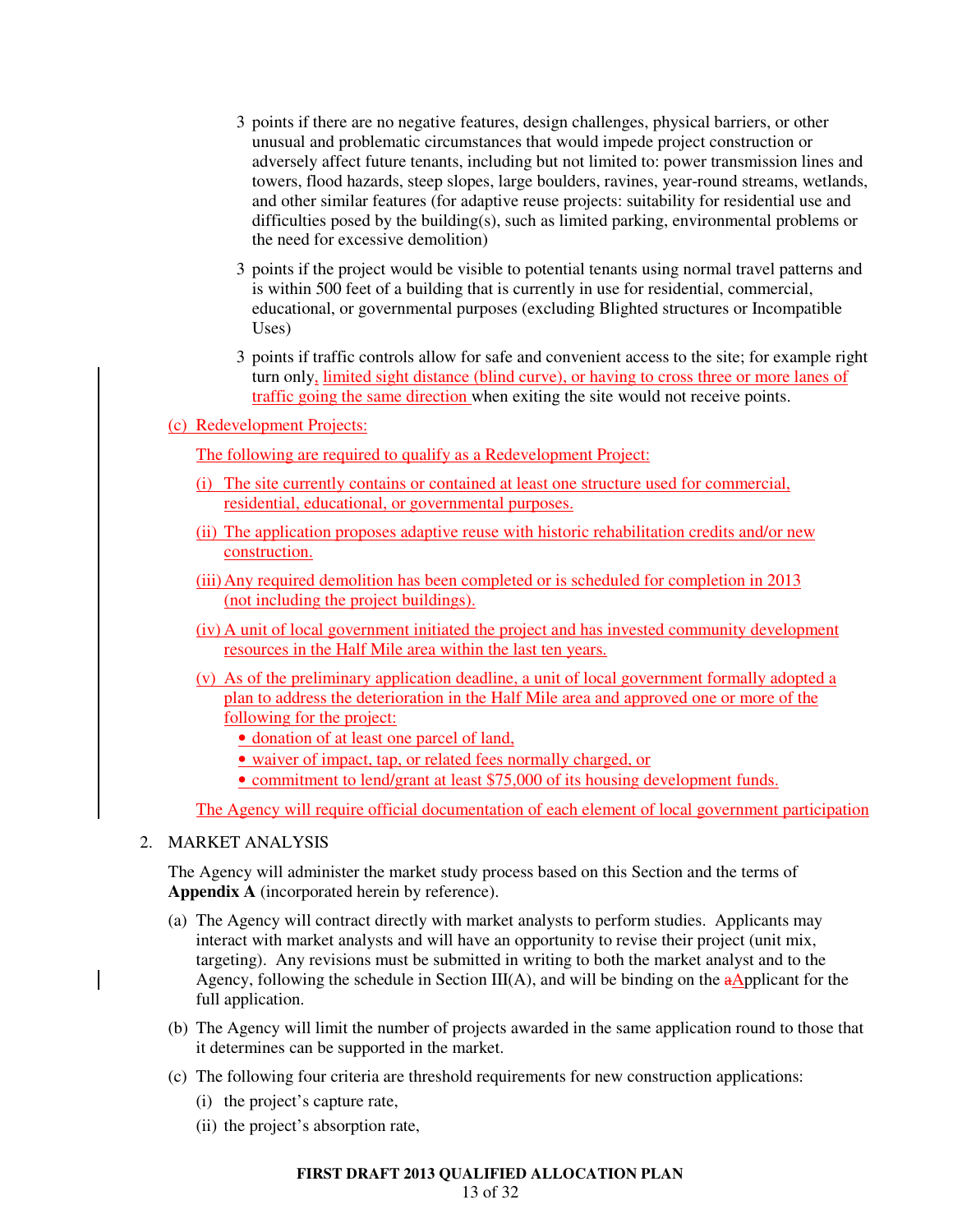- (iii) the vacancy rate at comparable properties (what qualifies as a comparable will vary based on the circumstances), and
- (iv) the project's effect on existing or awarded properties with  $9\%$  tTax eCredits or Agency loans. Applicants may not increase rents or the number of units
- (d) aAfter the deadline for completing market-related project revisions Applicants may not increase:
	- (i) rents, irrespective of a decrease in utility allowances,
	- (ii) the total number of units, or

(iii) the number of units in any bedroom type.

- (ed) The Agency is not bound by the conclusions or recommendations of the market analyst(s), and will use its discretion in evaluating the criteria listed in this subsection (A)(2).
- (fe) Projects may not give preferences to potential tenants based on:
	- (i) residing in the jurisdiction of a particular local government,
	- (ii) having a particular disability, or
	- (iii) being part of a specific occupational group (e.g. artists).

### B. RENT AFFORDABILITY

### 1. FEDERAL RENTAL ASSISTANCE

 $\overline{a}$  Applicants proposing to convert tenant-based Housing Choice Vouchers (Section 8) to a project-based subsidy (pursuant to 24 CFR Part 983) must submit a letter from the issuing authority in a form approved by the Agency. Conversion of vouchers will be treated as a funding source under Section  $VI(B)(6)(d)$ ; a project will be ineligible for an allocation if it does not meet requirements set by the Agency as part of the application and award process. Such requirements may involve the public housing authority's (PHA's) Annual Plan, selection policy, and approval for advertising.

(b) Applicants must include a written agreement between the owner and all PHAs and Section 8 providers with jurisdiction inside the project's primary market area. The agreement must commit the PHAs to include the project in any listing of housing opportunities where households with tenant-based subsidies are welcome, and the project's management agent to actively seek referrals from the PHAs to apply for units at the proposed project. If one or more of the PHAs refuses to cooperate for any reason, an explanation must be submitted as well as a statement of commitment by the applicant to seek referrals from the PHA(s). This requirement does not apply to projects with rental assistance provided through RD or if one hundred percent (100%) of the units have project-based subsidy.

#### 2. MORTGAGE SUBSIDIES AND LEVERAGING (MAXIMUM 10 POINTS)

(a) Eligibility:

Only loans or grants from the following sources will qualify for points under this subsection  $(B)(2)$ :

(i) HOPE VI,

(ii) Community Development Block Grant (CDBG) program funds,

(iii)HUD Section 202 or 811,

(iv) established local government housing development funds, and

(v) RD Section 515.

Other sources of funding may qualify PROVIDED THEY ARE APPROVED IN WRITING IN ADVANCE by the Agency prior to the preliminary application deadline. (Approval of a particular source in prior years does not meet this requirement.) Applications including market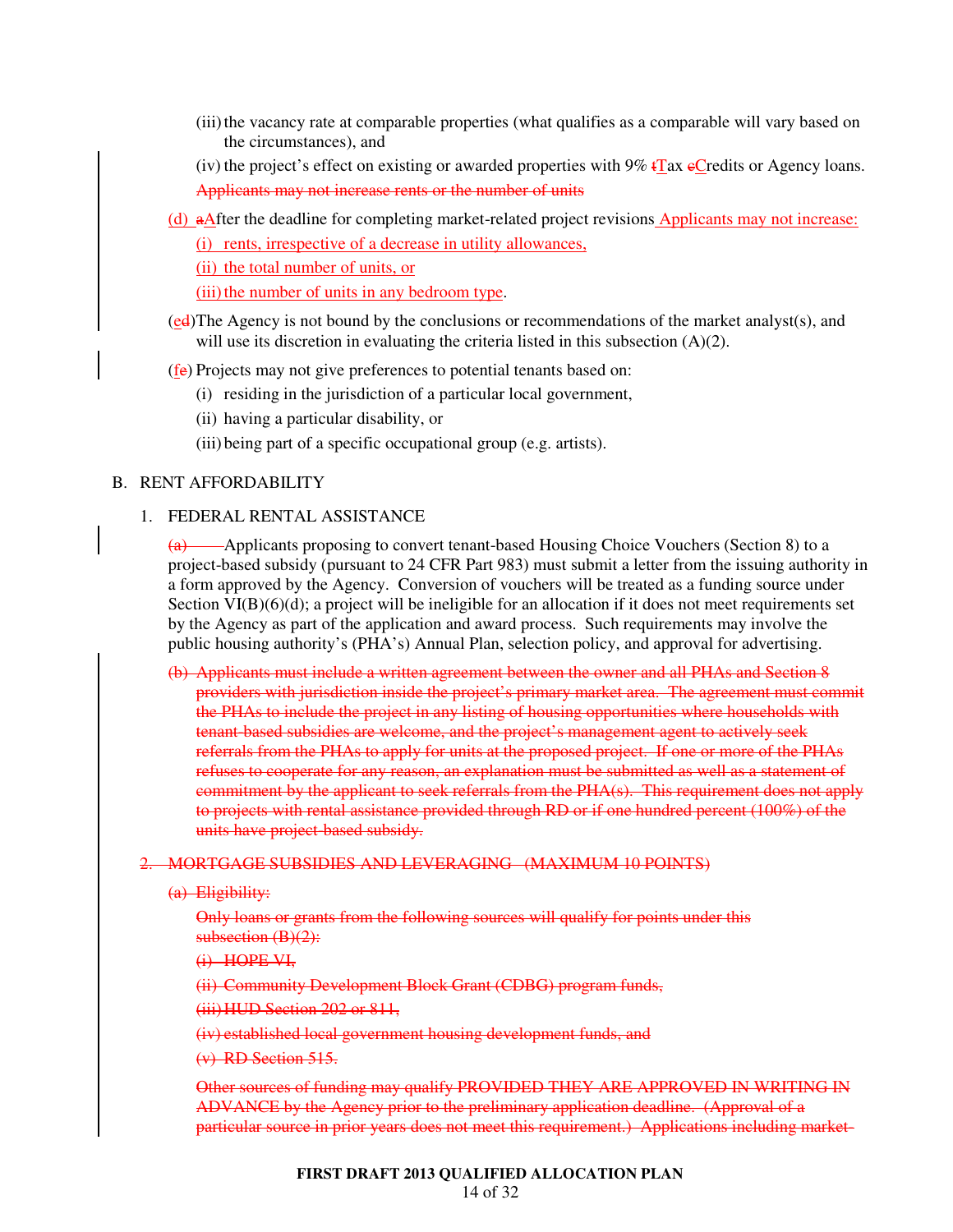rate units will be ineligible for points under subsection (B)(2) unless the total housing expense for all market-rate units are at least twenty percent (20%) higher than the maximum allowed for a unit at 60% area median income. Adjustments to the purchase price of the land by the seller, Agency loans, state credits and bond financing are not sources of mortgage subsidy.

(b) Required Terms:

In order to qualify for points under subsection (B)(2), loans must be listed as a source in the full application, comply with the requirements of Section VI(B)(6)(b), and have a term of at least twenty  $(20)$  years and an interest rate less than or equal to two percent  $(2\%)$ . See Section IV(C)(2) for a restriction on RPP loans for applications with local government financing.

(c) Metro Region:

Applications will earn points based on the total amount of qualifying funds committed per unit (excluding an employee/manager's unit), as described below:

| Funds/Unit | Points |
|------------|--------|
| \$6.000    |        |
| מחח שי     |        |
| ነስ ስስስ     |        |

The calculation includes all units and amounts will not be rounded up. The funds-to-unit ratio approved by the lending source determines the score. The amount provided by a local government will be reduced by the amount included in the project budget for any impact, tap, or related fees charged by that local government and the cost of land sold by that local government.

# 23. TENANT RENT LEVELS (MAXIMUM 5 POINTS)

The application may earn points under one of the following scenarios:

- (a) If the project is in a High Income county:
	- Five (5) points will be awarded if at least twenty-five percent (25%) of qualified low-income units will be affordable to and occupied by households with incomes at or below thirty percent (30%) of county median income.
	- Two (2) points will be awarded if at least fifty percent (50%) of qualified low-income units will be affordable to and occupied by households with incomes at or below forty percent (40%) of county median income.

(The two options for point scoring in this subsection are mutually exclusive.)

- (b) If the project is in a Moderate Income county:
	- Five (5) points will be awarded if at least twenty-five percent  $(25%)$  of qualified low-income units will be affordable to and occupied by households with incomes at or below forty percent (40%) of county median income.
	- Two (2) points will be awarded if at least fifty percent (50%) of qualified low-income units will be affordable to and occupied by households with incomes at or below fifty percent (50%) of county median income.

(The two options for point scoring in this subsection are mutually exclusive.)

- (c) If the project is in a Low Income county, five (5) points will be awarded for projects in which at least forty percent (40%) of qualified low-income units will be affordable to and occupied by households with incomes at or below fifty percent (50%) of county median income.
- (d) Five  $(5)$  points will be awarded if the application does not list the state tax credit as a funding source. This option is mutually exclusive with those in subsections (a), (b), and (c) above.
- Five (5) points will be awarded to applications for new construction tax-exempt bond projects that meet one of the following requirements: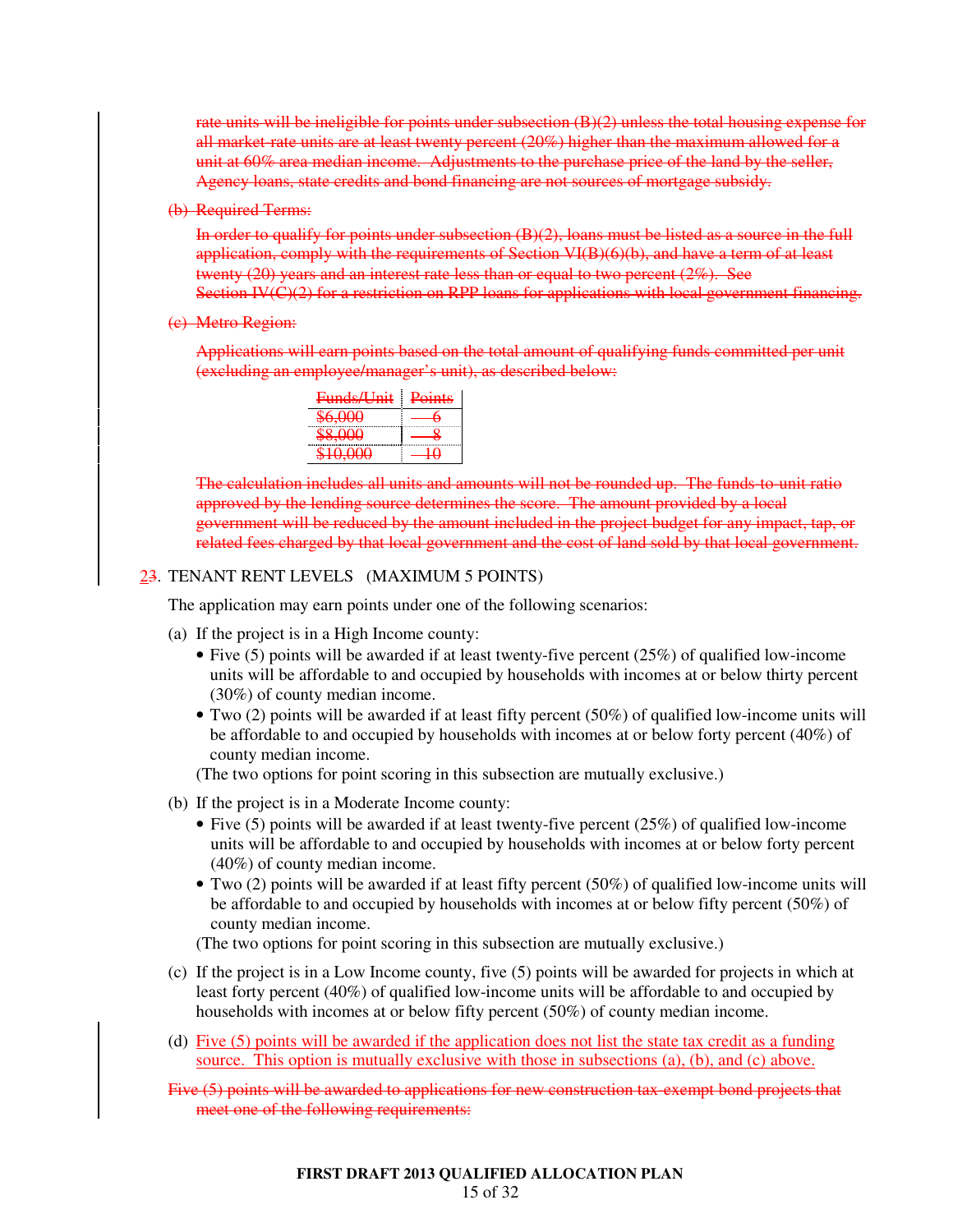- at least twenty percent (20%) of total units will be affordable to and occupied by households with incomes at or below fifty percent (50%) of county median income, or
- at least ten percent (10%) of total units will be affordable to and occupied by households with incomes at or below forty percent (40%) of county median income. (The two options for point scoring in this subsection are mutually exclusive.)

#### C. PROJECT DEVELOPMENT COSTS AND RPP LIMITATIONS

#### 1. MAXIMUM PROJECT DEVELOPMENT COSTS (NEGATIVE 20 POINTS)

The Agency will assess negative points to applications listing more than the following in lines 5 and 6 of the Project Development Cost (PDC) description, as outlined in Chart A below. The point structure in Chart B will apply to the following:

- (a) all units are detached single family houses or duplexes,
- (b) serving persons with severe mobility impairments,
- (c) development challenges resulting from being within or adjacent to a central business district,
- (d) public housing redevelopment projects, or
- (e) building(s) with both steel and concrete construction and at least four stories of housing.

The per-unit amount calculation includes all items covered by the construction contract, building permits, Energy Star, certifications for green programs, and any other costs not unique to the specific proposal.

| <b>Chart A</b> | <b>Chart B</b> |               |  |
|----------------|----------------|---------------|--|
| $$60,000$ -10  |                | $$71,000$ -10 |  |
| \$69,000       | $-20$          | $$85,000$ -20 |  |

The Agency will review proposed costs for historic adaptive re-use projects and approve the amount during the application review process.

See Sections VI(B)(7), (8), and (9) for other cost restrictions.

### 2. RESTRICTIONS ON RPP AWARDS

- (a) Projects requesting RPP funds must submit the Agency's "Notice of Real Property Acquisition" form with the preliminary application and may not:
	- (i) request RPP  $\frac{1}{2}$  funds in excess of the following amounts per unit-\$15,000 in High Income counties; \$20,000 in Moderate Income counties; \$25,000 in Low Income counties,
	- (ii) include market-rate units,
	- (iii) involve Principals who have entered into a workout or deferment plan within the previous year for an RPP loan awarded after January 1, 20043,
	- (iv) request less than \$150,000 or more than  $\frac{$4,0800,000}{4}$  per project, or
	- (v) have a commitment of funds from a local government under terms that will result in more repayment than the RPP loanfinancing (see description in subsection  $(C)(2)(b)$  below).

The maximum award of RPP funds to any one Principal will be a total of \$1,600,000. Requesting an RPP loan may result in an application being ineligible under Section VI(B)(6)(d) if the Agency has inadequate funds.

(b) Projects may only request an RPP loan if the principal and interest payments for RPP and any local government financing will be equal to the anticipated net operating income divided by 1.15, less conventional debt service: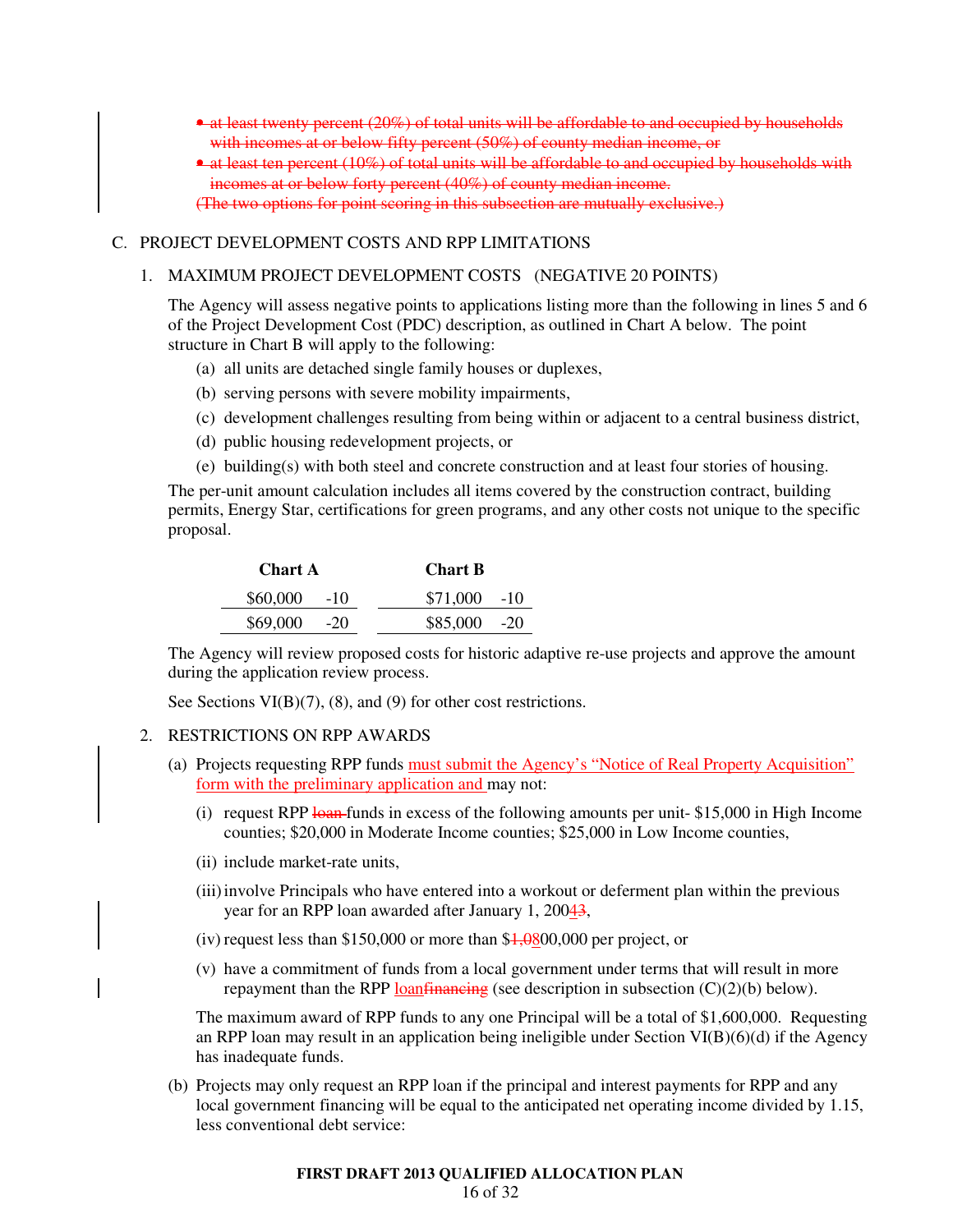Repayment of RPP and local government loans  $= (NOI / 1.15)$  – conventional debt service.

The amount of repayment will be split between the RPP loan and local government lenders based on their relative percentage of loan amounts. For example:

| $RPP$ Loan =                                                                | \$400,000 |                                 |  |
|-----------------------------------------------------------------------------|-----------|---------------------------------|--|
| local government loan = $$200,000$                                          |           |                                 |  |
|                                                                             |           | Year 1 Year 2 Year 3 Year 4     |  |
| Anticipated amount available for repayment \$10,000 \$8,000 \$6,000 \$4,000 |           |                                 |  |
| RPP principal and interest payments                                         |           | \$6,667 \$5,333 \$4,000 \$2,667 |  |
| local government P&I payments                                               |           | \$3,333 \$2,667 \$2,000 \$1,333 |  |

(c) Loan payments made to the  $a$ Applicant, any Principal, member or partner of the ownership entity, or any affiliate thereof, will be taken out of cash flow remaining after RPP payments.

### D. CAPABILITY OF THE PROJECT TEAM

1. DEVELOPMENT EXPERIENCE (MAXIMUM 5 POINTS)

(a) In order to be eligible for an award of 9% Tax Credits, Aat least one Principal must have successfully developed, operated and maintained in compliance one  $\frac{9\% \text{ Tax Credit project in (+)}}{}$ North Carolina <u>(excluding any Applicant eligible in the 2012 cycle by virtue of a waiver)low</u>income housing tax credit project. The project must have been placed in service between December 1, 20065 and January 1, 2012<sub>1</sub>. (The Agency may waive this requirement for applicants with adequate experience in the North Carolina tax credit program.) Such Principal must:

- (i) be identified in the preliminary application as the  $a\Delta$ pplicant under Section III(C)(5),
- (ii) become a general partner or managing member of the ownership entity, and
- (iii) remain responsible for overseeing the project and operation of the project for a period of two (2) years after placed in service.

The Agency will determine what qualifies as successful and who can be considered as involved in a particular project.

- (b) All owners and Principals must disclose all previous participation in the low-income housing tax credit program. Additionally, owners and Principals that have participated in an out of state tax credit allocation may be required to complete an Authorization for Release of Information form.
- (c) The Agency reserves the right to determine that a particular development team does not meet the threshold requirement of subsection  $(D)(1)(a)$  due to differences between its prior work and the proposed project. Particularly important in this evaluation is the type of subsidy program used in the previous experience (such as tax-exempt bonds, RD).
- (d) Five (5) points will be awarded if the Principal meeting the eligibility requirement in subsection  $(D)(1)(a)$  either:
	- (i) was a Principal in ten awards of  $9\%$  tTax eCredits in North Carolina from 20065 through  $20124$ , or
	- (ii) has her/his/its principal office in North Carolina (see **Appendix J** for guidance).

In making this determination the Agency may consider **Appendix C** form(s) submitted in prior cycles.

2. MANAGEMENT EXPERIENCE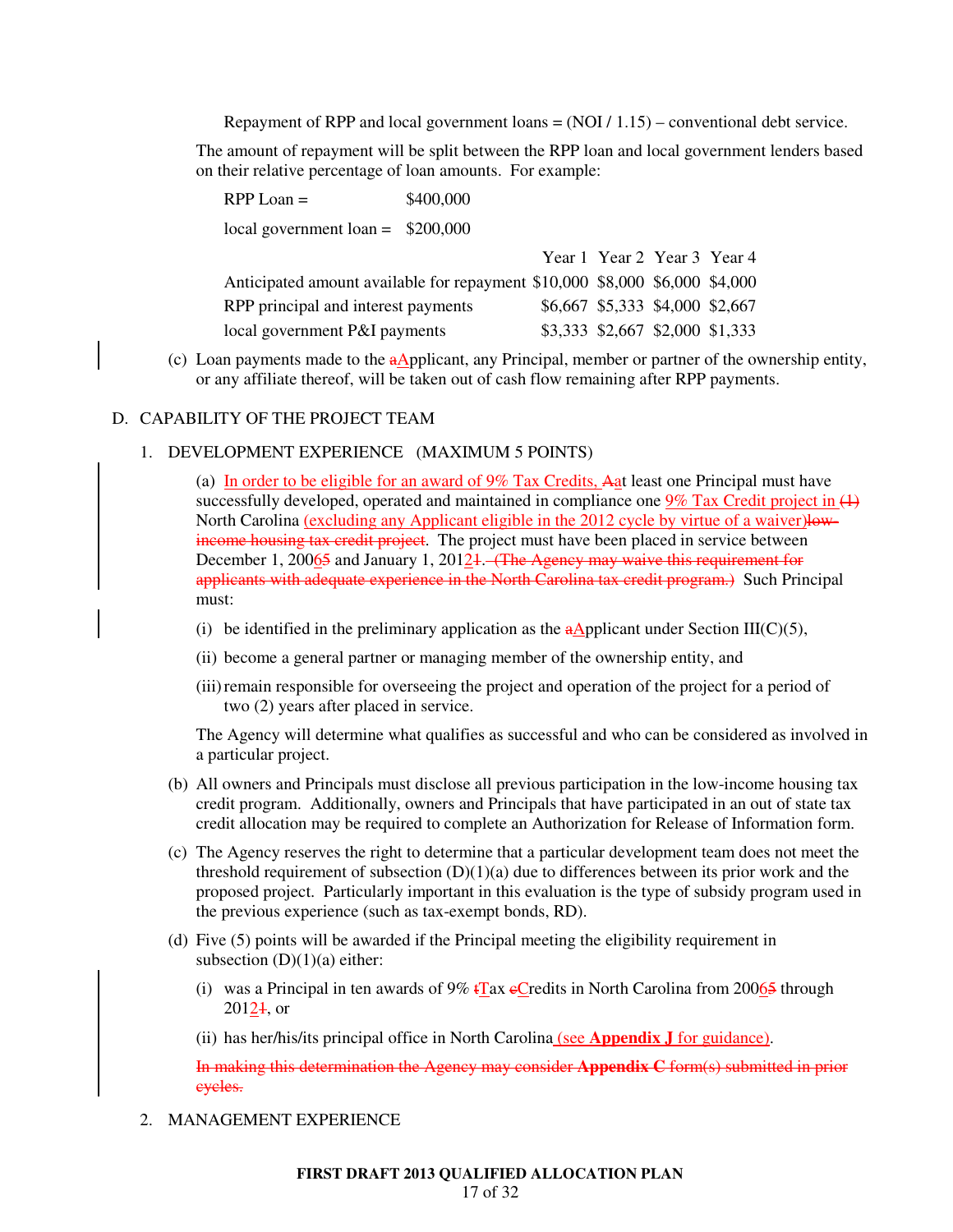The management agent must have at least:

- (a) one similar tax credit project in their current portfolio, and
- (b) one staff person serving in a supervisory capacity with regard to the project who has been certified as a tax credit compliance specialist.

Such certification must be from an organization accepted by the Agency (refer to the list in **Appendix C**). None of the persons or entities serving as management agent may have in their portfolio a project with material or uncorrected non-compliance beyond the cure period. The management agent listed on the application must be retained by the ownership entity for at least two (2) years after project completion, unless the agent is guilty of specific nonperformance of duties.

#### 3. PROJECT TEAM DISQUALIFICATIONS

The Agency may disqualify any owner, Principal or management agent, who:

- (a) has been debarred or received a limited denial of participation in the past ten years by any federal or state agency from participating in any development program;
- (b) within the past ten years has been in a bankruptcy, an adverse fair housing settlement, an adverse civil rights settlement, or an adverse federal or state government proceeding and settlement;
- (c) has been in a mortgage default or arrearage of three months or more within the last five years on any publicly subsidized project;
- (d) has been involved within the past ten years in a project which previously received an allocation of tax credits but failed to meet standards or requirements of the tax credit allocation or failed to fulfill one of the representations contained in an application for tax credits;
- (e) has been found to be directly or indirectly responsible for any other project within the past five years in which there is or was uncorrected noncompliance more than three months from the date of notification by the Agency or any other state allocating agency;
- (f) interferes with a tax credit application for which it is not an owner or Principal at a public hearing or other official meeting;
- (g) has outstanding flags in HUD's national 2530 National Participation system;
- (h) has been involved in any project awarded 9%  $\frac{1}{2}$  Tax  $\frac{1}{2}$  Credits in 2012 for which either the equity investment has not closed as of the full application deadline or the "10% test" has not been met;
- (i) has been involved in any project awarded tax credits after 2000 where there has been a change in general partners or managing members during the last five years that the Agency did not approve in writing beforehand;
- (j) would be removed from the ownership of a project that is the subject of an application under the rehabilitation set-aside in the current cycle; or
- (k) is not in good standing with the Agency.

A disqualification under this subsection (D)(3) will result in the individual or entity involved not being allowed to participate in the 2013 cycle and removing from consideration any application where they are identified.

#### E. UNIT MIX AND PROJECT SIZE

- 1. Ten (-10) points will be subtracted from any full application that includes market-rate units. This penalty will not apply where either, as of the full application,
	- the rents for all market rate units are at least five percent (5%) higher than the maximum allowed for a unit at 60% AMI and the market study indicates that such rents are feasible, or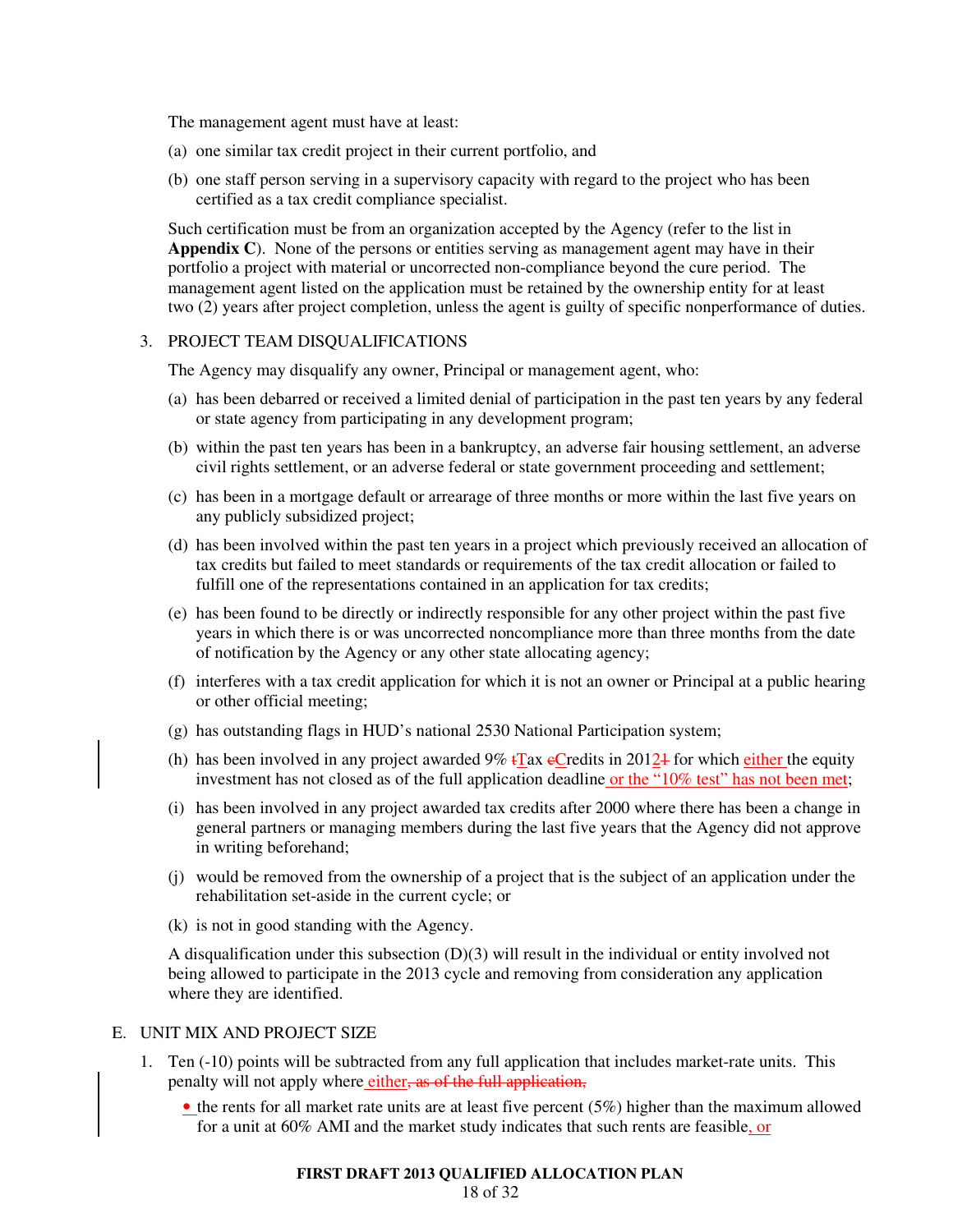- there is a commitment for a grant or no-payment financing equal to at least the amount of foregone federal tax credit equity and state tax credits.
- 2. New construction 9%  $\sqrt{\text{Ta}}$ x eCredit projects may not exceed one hundred and twenty (120) units.
- 3. New construction tax-exempt bond financed-projects may not exceed two hundred (200) units.
- 4. All projects must have at least twenty four (24) qualified low-income units.

The Agency reserves the right to waive the penalties and limitations in this Section IV(E) for proposals that reduce low-income and minority concentration, including public housing projects, and subsection (E)(2) for proposals that are within a transit station area as defined by the Charlotte Region Transit Station Area Joint Development Principles and Policy Guidelines or adaptive re-use projects where made necessary by the building(s) physical structure.

# F. SPECIAL CRITERIA AND TIEBREAKERS

1. ENERGY STAR

New construction residential buildings must comply with all Energy Star standards as defined in **Appendix B** (incorporated herein by reference). Adaptive re-use and rehabilitation projects must comply to the extent doing so is economically feasible and as allowed by historic preservation rules.

# 2. GENERAL CONTRACTOR (MAXIMUM 2 POINTS)

Two (2) points will be awarded if the general contractor listed in the full application has its principal office in North Carolina (see **Appendix J** for guidance).

# 3. UNITS FOR THE MOBILITY IMPAIRED

Five percent (5%) of all units in new construction projects must meet the accessibility standards as defined in **Appendix B** (incorporated herein by reference). THESE UNITS ARE IN ADDITION TO MOBILITY IMPAIRED UNITS REQUIRED BY FEDERAL AND STATE LAW (INCLUDING BUILDING CODES). Units for the mobility impaired should be available to all tenants who would benefit from their design and are not necessarily reserved under the Targeting Plan requirements of subsection  $(F)(4)$ .

# 4. TARGETING PLANS

All projects will be required to target ten percent (10%) of the total units to persons with disabilities or homeless populations. Projects with federal project-based rental assistance must target at least five (5) units regardless of size. Projects that are targeting units under this subsection are not required to provide onsite supportive services or a service coordinator.

Owners must demonstrate a partnership with a local lead agency and submit a Targeting Plan for review and certification by the N.C. Department of Health and Human Services (DHHS). At a minimum, Targeting Plans must include:

- (a) A description of how the project will meet the needs of the targeted tenants including access to supportive services, transportation, proximity to community amenities, etc.
- (b) A description of the experience of the local lead agency and their capacity to provide access to supportive services, and to maintain relationships with the management agent and community service providers for the duration of the compliance period.
- (c) A Memorandum of Understanding (MOU) between the developer(s), management agent and the lead local agency. The MOU will include-
	- (i) A commitment from the local lead agency to provide, coordinate and/or act as a referral agent to assure that supportive services will be available to the targeted tenants.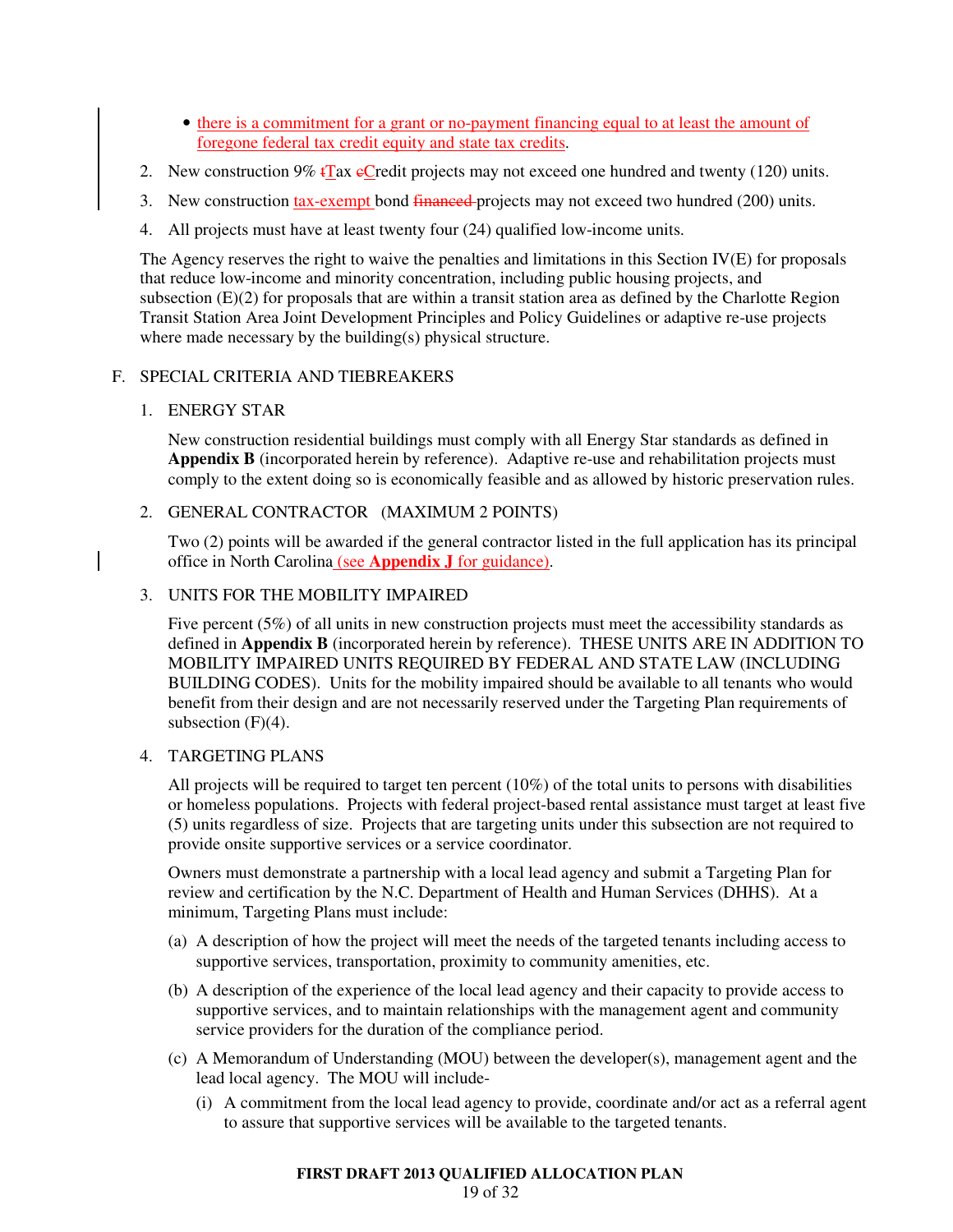- (ii) The referral and screening process that will be used to refer tenants to the project, the screening criteria that will be used, and the willingness of all parties to negotiate reasonable accommodations to facilitate the admittance of persons with disabilities into the project.
- (iii) A communications plan between the project management and the local lead agency that will accommodate staff turnover and assure continuing linkages between the project and the local lead agency for the duration of the compliance period.
- (d) Certification that participation in supportive services will not be a condition of tenancy.
- (e) Agreement that for a period of ninety (90) days after certificate of occupancy, the required number of units for persons with disabilities will be held vacant other than for such population(s).
- (f) Agreement to maintain a separate waiting list for persons with disabilities and prioritizing these individuals for any units that may become vacant after the initial rent-up period, up to the required number of units.
- (g) Agreement to affirmatively market to persons with disabilities.
- (h) Agreement to include a section on reasonable accommodation in property management's application for tenancy.
- (i) Agreement to accept Section 8 vouchers or certificates (or other rental assistance) as allowable income as part of property management income requirement guidelines for eligible tenants and not require total income for persons with rental assistance beyond that which is reasonably available to persons with disabilities currently receiving SSI and SSDI benefits.
- (j) A description of how the project will make the targeted units affordable to persons with extremely low incomes. NOTE: Key Program assistance is only available to persons receiving income based upon a disability. Projects targeting units to non–disabled homeless populations or persons in recovery with only a substance abuse diagnosis must have an alternative mechanism to assure affordability.

The requirements of this subsection  $(F)(4)$  may be fully or partially waived to the extent the Agency determines that they are not feasible. A Targeting Plan template and other documents related to this subsection are included in **Appendix D** (incorporated herein by reference). Owners will agree to complete the requirements of this subsection  $(F)(4)$  and **Appendix D** by the earlier of July  $189$ ,  $201\frac{43}{5}$ or four months prior to the project's placed in service date. (The Agency may set additional interim requirements.) This subsection  $(F)(4)$  does not apply to tax-exempt bond applications.

# 5. SECTION 1602 EXCHANGE PROJECTS (-40 POINT DEDUCTION)

The Agency may deduct up to forty (-40) points from any application if the  $a$ Applicant, any owner, Principal or affiliate thereof is also involved in a Section 1602 Exchange project with uncorrected material noncompliance.

#### 6. TIEBREAKER CRITERIA

The following will be used to award tax credits in the event that the final scores of more than one project are identical.

First Tiebreaker: The project requesting the least amount of federal tax credits per unit based on the Agency's equity needs analysis.

Second Tiebreaker: Tenants with Children: Projects that can serve tenant populations with children. Projects will qualify for this designation if at least twenty-five (25%) of the units are three or four bedrooms. This tiebreaker will only apply where the market study shows a clear demand for this population (as determined by the Agency).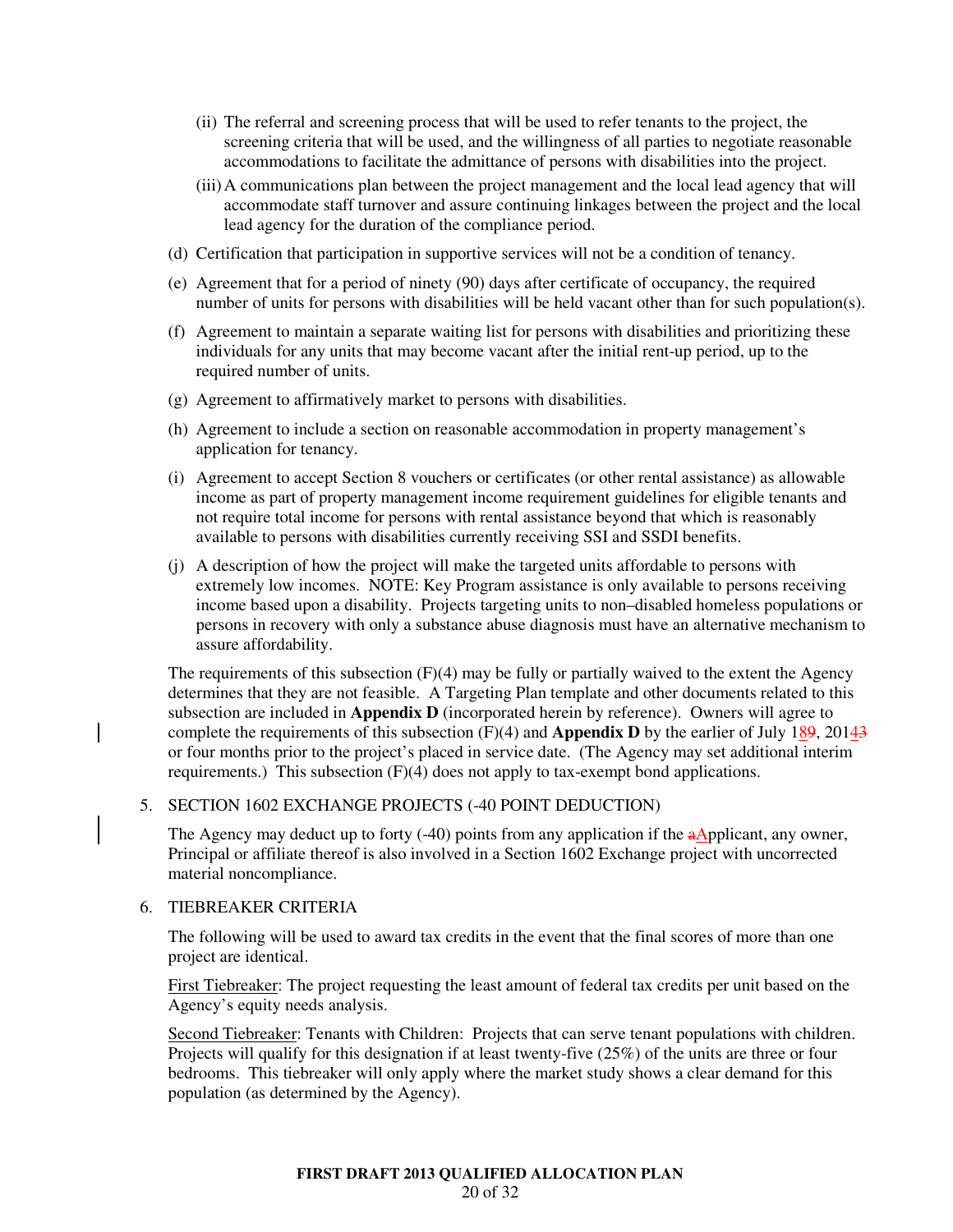Third Tiebreaker: Tenant Ownership: Projects that are intended for eventual tenant ownership. Such projects must utilize a detached single family site plan and building design and have a business plan describing how the project will convert to tenant ownership at the end of the 30-year compliance period.

In the event that a tie remains after considering the above tiebreakers, the project requesting the least amount of federal tax credits will be awarded.

#### G. DESIGN STANDARDS

All proposed measures must be shown in the application in order to receive points.

### 1. THRESHOLD REQUIREMENTS

The minimum threshold requirements for design are found in **Appendix B** (incorporated herein by reference) and must be used for all projects receiving tax credits or RPP funding.

### 2. CRITERIA FOR SCORE EVALUATION (MAXIMUM OF 30 POINTS)

The Agency will determine points based on the following criteria as applied to the site drawings submitted with the full application.

(a) Site Layout

The Agency will award up to five (5) points based on its evaluation of the site layout. The following characteristics will be considered.

- (i) The location of residential buildings in relation to parking, site amenities, community building, postal facilities and trash collection areas.
- (ii) The degree to which site layout ensures a low, controlled traffic speed through the project.
- (b) Quality of Design and Construction

(The points in this subsection are mutually exclusive with Section  $IV(G)(2)(c)$  below.)

The Agency will award up to twenty five (25) points for new construction projects based on its evaluation of the quality of the building design, and the materials and finishes specified. The following characteristics will be considered:

- (i) The extent to which the design uses multiple roof lines, gables, dormers and similar elements to break up large roof sections.
- (ii) The extent to which the design uses multiple types, styles, and colors of siding and brick veneer to add visual appeal to the building elevations.
- (iii) The level of detail that is achieved through the use of porches, railings, and other exterior features.
- (iv) Use of brick veneer or masonry products on building exteriors.
- (c) Adaptive Re-Use

(The points in this subsection are mutually exclusive with Section  $IV(G)(2)(b)$  above.)

The Agency will award up to twenty five (25) points based on the following characteristics:

- (i) The extent to which the building(s) fit with surrounding streetscape after adaptation or have problems with orientation, sightlines, bulk and scale.
- (ii) Aesthetics after adaptation.
- (iii) Presence of special design elements or architectural features that may not be physically or financially available if new construction was introduced on the same site.

# H. CRITERIA FOR SELECTION OF REHABILITATION PROJECTS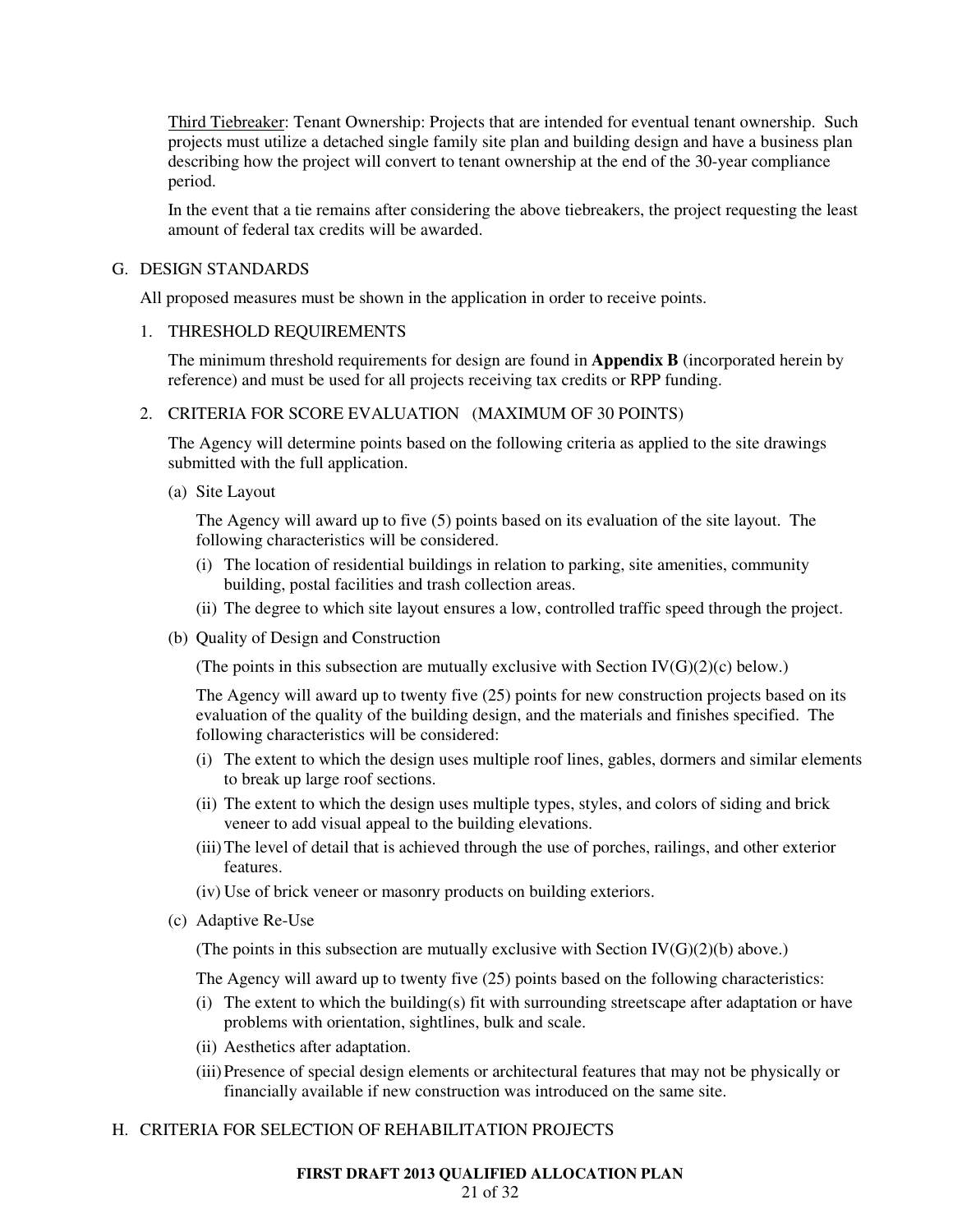#### 1. GENERAL THRESHOLD REQUIREMENTS

In order to be eligible for funding under Section  $II(\overline{AB})$ , a project must:

- (a) have either (i) received a tax credit allocation or (ii) federal project-based rental assistance for at least thirty percent (30%) of the total units,
- (b) have been placed in service on or before December 31, 19976,
- (c) require rehabilitation expenses in excess of \$15,000 per unit (as supported by a physical needs assessment conducted or approved by the Agency),
- (d) not have an acquisition cost in excess of sixty percent  $(60\%)$  of the total replacement costs,
- (e) not be feasible using tax-exempt bonds (as determined by the Agency),
- (f) not have received an Agency loan in the last five years,
- (g) not be deteriorated to the point of requiring demolition,
- (h) not have begun or completed a full debt restructuring under the Mark to Market process (or any similar HUD program) within the last five years, and
- (i) have total replacement costs of less than \$120,000 per unit, including all Agency-required rehabilitation work.

Rehabilitation expenses include hard construction costs directly attributable to the project, excluding costs for a new community building, as calculated using lines 2 through 7 (less line 6) in the PDC description.

#### 2. THRESHOLD DESIGN REQUIREMENTS

In addition to the relevant sections of **Appendix B**, the Agency will require owners to complete the following as appropriate for their project.

- (a) Improve site amenities and common areas by upgrading or adding a freestanding community building, making repairs and additions to landscaping, adding new site amenities such as playgrounds, and repairing parking areas.
- (b) Improve building exteriors by replacing deteriorated siding, replacing aged roofing, adding gutters and downspouts, and adding new architectural features to improve appearance.
- (c) Upgrade unit interiors by replacing flooring, installing new cabinets and countertops, replacing damaged interior doors, replacing light fixtures, and repainting units.
- (d) Replace and upgrade mechanical systems and appliances including HVAC systems, water heaters and plumbing fixtures, electrical panels, refrigerators, and ranges.
- (e) Improve energy efficiency by replacing inefficient doors and windows, adding additional insulation in attics, and upgrading the efficiency of mechanical systems and appliances.
- (f) Improve site and unit accessibility for persons with disabilities by making necessary alterations at common areas, alterations at single story ground floor units, adding or improving handicapped parking areas, and repairing or replacing sidewalks along accessible routes.

### 3. EVALUATION CRITERIA

The Agency will evaluate applications under Section  $II(AB)$  based on the following criteria, which are listed in order of importance. Each one will serve both to determine awards and as a threshold requirement; the Agency may remove an application from consideration if the proposal is sufficiently inadequate in any of the categories. For purposes of making awards, the Agency will not consider subsections (d) through  $(f_{\overline{g}})$  below if the outcome is determined by the criteria in subsections (a) through (c).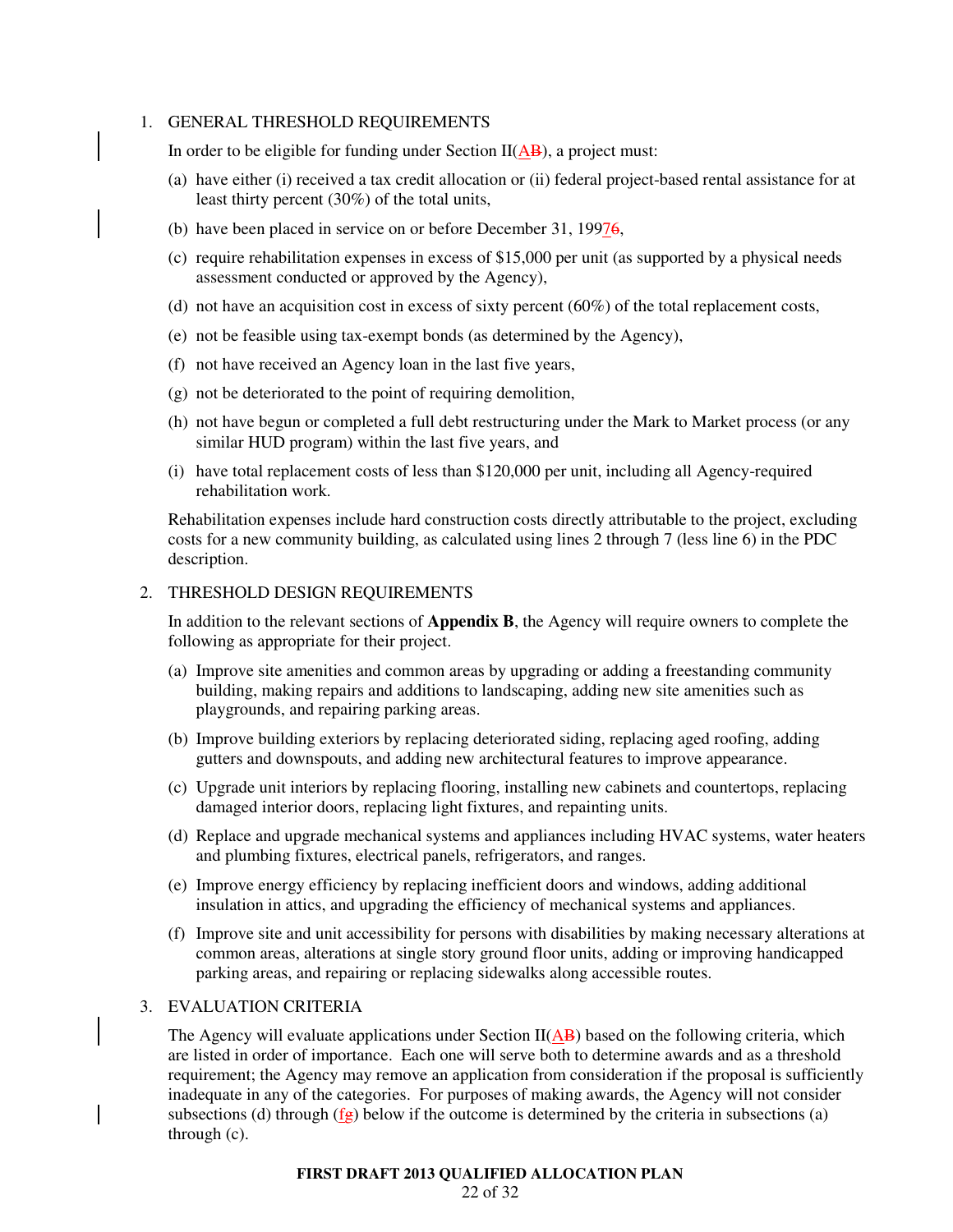- (a) The Agency will give the highest priority to applications proposing to rehabilitate the state's most distressed federally subsidized existing housing, particularly buildings with accessibility or life, health and safety problems.
- (b) Applications will have a reduced likelihood of being awarded tax credits to the extent that the purpose is to subsidize an ownership transfer.
- (c) Shortcomings in the above criteria will be mitigated to the extent that a tax credit allocation is necessary to prevent (i) conversion of units to market rate rents or (ii) loss of government resources (including past, present and future investments).
- (d) The Agency will give priority to applications that have mortgage subsidy resources committed as part of the application.
- $(e)$ -Applications will have priority to the extent that the rehabilitation improvements are a part of a community revitalization plan or will benefit the surrounding community. However, projects in severely distressed areas will have a reduced likelihood of being awarded tax credits.
- (ef) Applications will have a reduced likelihood of being awarded tax credits based on the number of tenants that would be permanently relocated (including market-rate).
- $(f<sub>g</sub>)$  While the rehabilitation set-aside is not subject to any regional set-aside, the Agency will consider the geographic distribution of this resource and will attempt to avoid a concentration of awards in any one area of the state.

# **V. ALLOCATION OF BOND CAP**

### A. ORDER OF PRIORITY

The Committee will allocate the multifamily portion of the state's tax-exempt bond authority in the following order of priority:

- 1. Projects that serve as a component of an overall public housing **HOPE VI** revitalization effort.
- 2. Rehabilitation of existing rent restricted housing.
- 3. Rehabilitation of projects consisting of entirely market-rate units.
- 4. Adaptive reuse projects.
- 5. Other new construction projects.

Applications will only be allocated bond authority if there is enough remaining after awarding all eligible applications in higher priority levels. Within each category, applications seeking the least amount of authority per low-income unit will have priority.

### B. ELIGIBILITY FOR AWARD

Except as otherwise indicated, owners of projects with tax-exempt bonds and  $4\%$  Tax eCredits must meet all requirements of the Plan. Even with an allocation of bond authority, projects must meet the threshold requirements to be eligible for tax credits.

- 1. All projects must meet one of the following requirements:
	- (a) at least ten percent (10%) of total units will be affordable to and occupied by households with incomes at or below fifty percent (50%) of county median income, or
	- (b) at least five percent (5%) of total units will be affordable to and occupied by households with incomes at or below forty percent (40%) of county median income.
- 2. Rehabilitation applications must: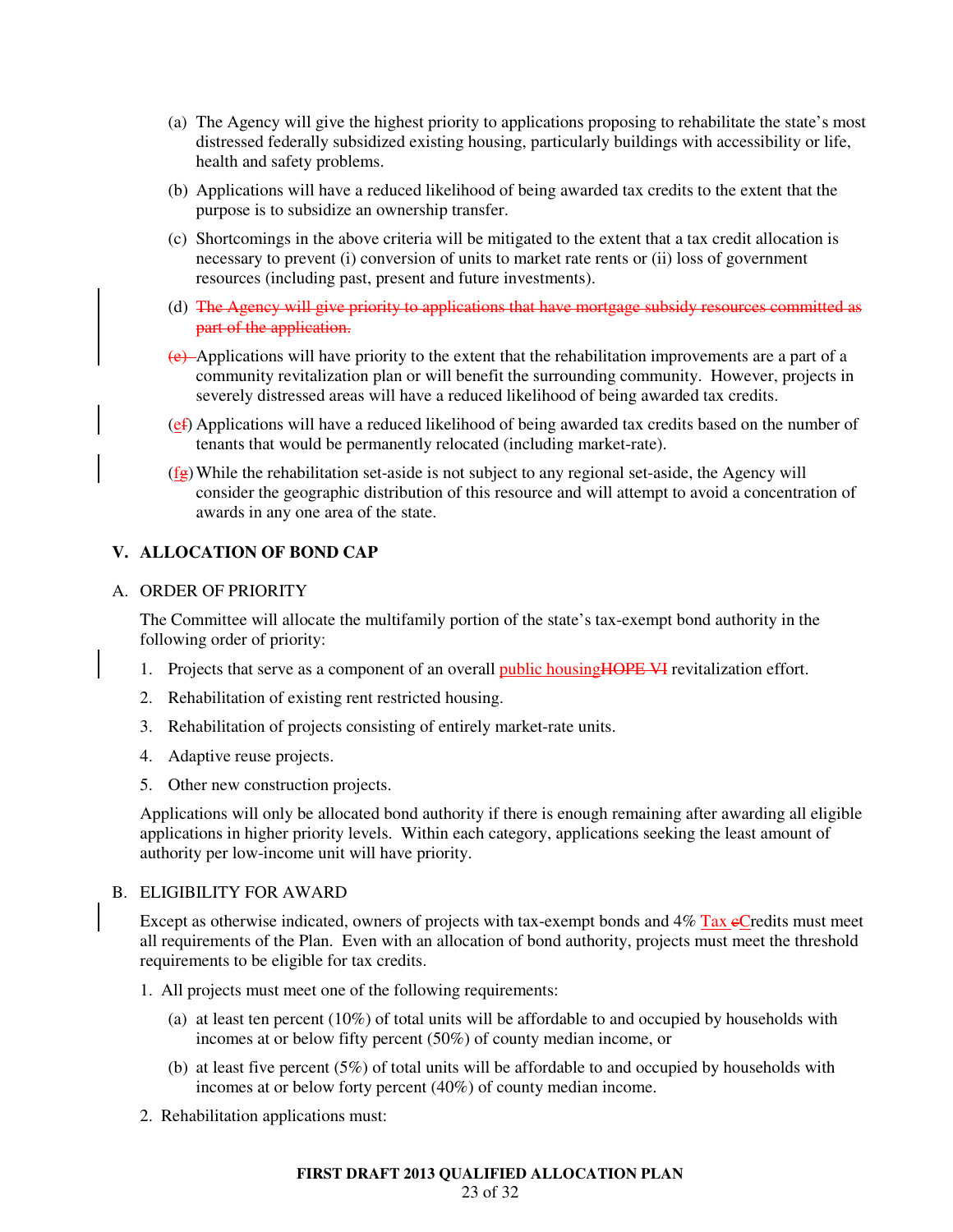- (a) have been placed in service on or before December 31, 19976,
- (b) require rehabilitation expenses in excess of \$10,000 per unit,
- (c) not have an acquisition cost in excess of sixty percent  $(60%)$  of the total replacement costs,
- (d) not have begun or completed a full debt restructuring under the Mark to Market process (or any similar HUD program) within the last five years, and
- (e) not be deteriorated to the point of requiring demolition.
- 3. The inducement resolution must be submitted with the full application.
- 4. In order to be eligible for an award of tax-exempt bond volume, at least one Principal must have successfully developed, operated and maintained in compliance either one 9% Tax Credit project in North Carolina or two tax-exempt bond projects. The project(s) must have been placed in service between December 1, 2006 and January 1, 2012. Such Principal must:
	- $\bullet$  be identified in the preliminary application as the Applicant under Section III(C)(5),
	- become a general partner or managing member of the ownership entity, and
	- remain responsible for overseeing the project and operation of the project for a period of two (2) years after placed in service.

The Agency will determine what qualifies as successful and who can be considered as involved in a particular project.

### **VI. GENERAL REQUIREMENTS**

### A. GENERAL THRESHOLD REQUIREMENTS FOR PROJECT PROPOSALS

1. PROJECTS WITH HISTORIC TAX CREDITS

Buildings either must be on the National Register of Historic Places or approved for the State Housing Preservation Office's study list at the time of the full application. Evidence of meeting this requirement should be provided.

#### 2. NONPROFIT SET-ASIDE

For purposes of being considered as a nonprofit sponsored application under Section  $II(D)(1)(a)$ , at least one nonprofit entity (or, where applicable, its qualified corporation) involved in a project must:

- (a) be qualified under Section  $501(c)(3)$  or (4) of the Code,
- (b) materially participate, as defined under federal law, in the acquisition, development, ownership, and ongoing operation of the property for the entire compliance period,
- (c) have as one of its exempt purposes the fostering of low-income housing,
- (d) be a managing member or general partner of the ownership entity.

The Agency reserves the right to make a determination that the nonprofit owner is not affiliated with or controlled by a for-profit entity or entities other than a qualified corporation. There can be no identity of interest between any nonprofit owner and for-profit entity, other than a qualified corporation.

#### 3. ENVIRONMENTAL HAZARDS

All projects involving use of existing structures must submit a hazardous material report which provides the results of testing for asbestos containing materials, lead based paint, Polychlorinated Biphenyls (PCBs), underground storage tanks, petroleum bulk storage tanks, Chlorofluorocarbons (CFCs), and other hazardous materials. The testing must be performed by professionals licensed to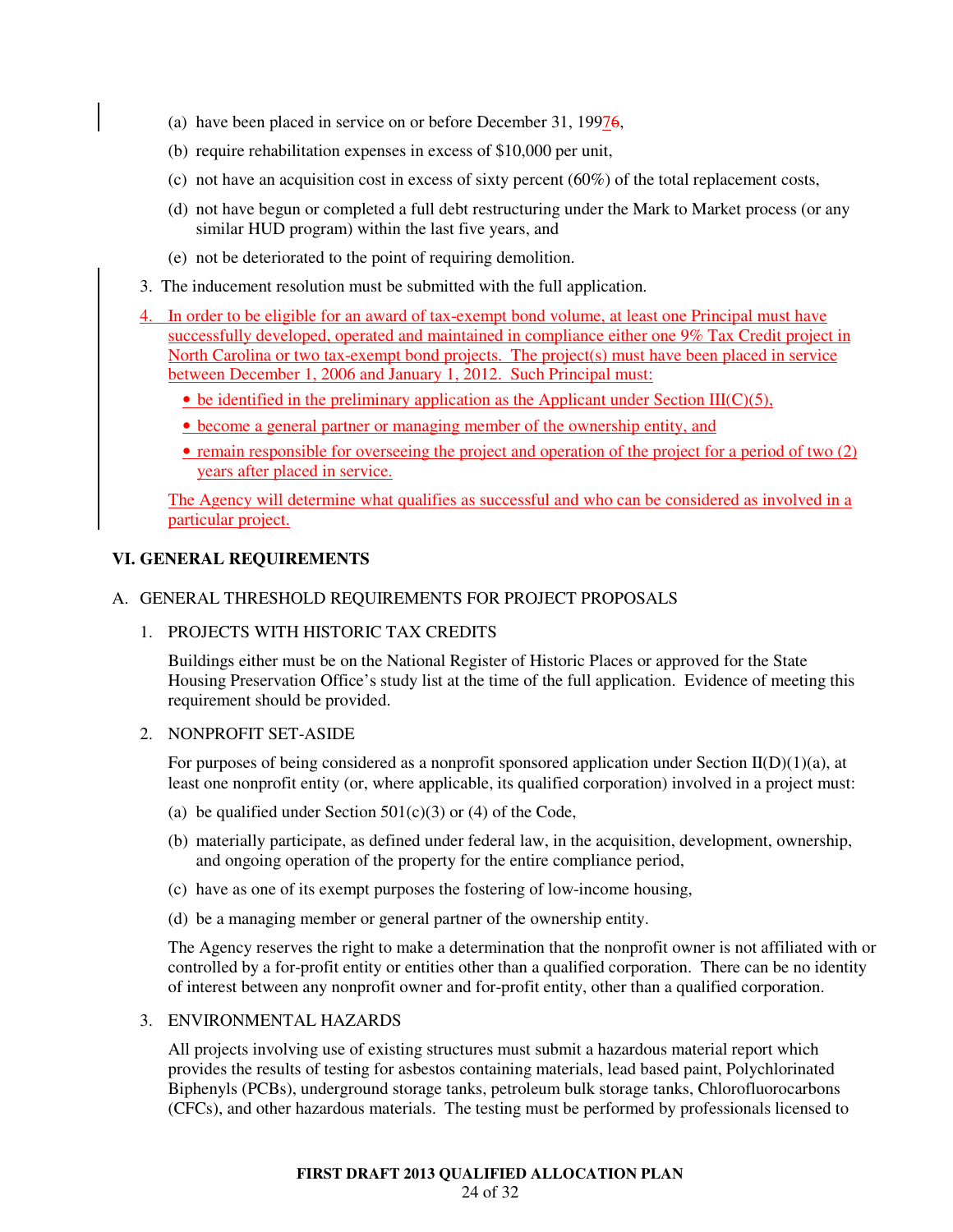do hazardous materials testing. A report written by an architect or building contractor or developer will not suffice. A plan and projected costs for removal of hazardous materials must also be included.

### 4. APPRAISALS

The Agency will not allow the project budget to include more for land costs than the lesser of its appraised market value or the purchase price. Any project involving an existing structure or budgeting more than \$15,000 per acre toward land costs Applicants must submit with the full application a real estate "as is" appraisal that is a) dated no more than six (6) months from the full application deadline, b) prepared by an independent, state certified appraiser and c) complies with the Uniform Standards of Professional Appraisal Practice. The Agency may order an additional appraisal with costs to be paid by the  $a\Delta$ pplicant. Appraisals for rehabilitation and adaptive reuse projects must break out the land and building values from the total value.

### 5. CONCENTRATION

Projects cannot be in areas of minority and low-income concentration (measured by comparing the percentage of minority and low-income households in the site's census tract with the community overall). The Agency may make an exception for projects in economically distressed areas which have community revitalization plans with public funds committed to support the effort.

### 6. DISPLACEMENT

For rehabilitation projects and in every other instance of tenant displacement, including temporary, the  $a\Delta$ pplicant must supply with the full application a plan describing how displaced persons will be relocated, including a description of the costs of relocation. The owner is responsible for all relocation expenses, which must be included in the project's development budget. Owners must also comply with the Uniform Relocation Assistance and Real Property Acquisition Policies Act of 1970, as revised in 49 C.F.R. Part 24.

# 7. FEASIBILITY

The Agency will not allocate tax credits or RPP funding to applications that may have difficulty being completed or operated for the compliance period. Examples include projects that may not secure an equity investment or a Principal that has inadequate capacity to successfully carry out the development process.

#### B. UNDERWRITING THRESHOLD REQUIREMENTS

The following minimum financial underwriting requirements apply to all projects. Projects that cannot meet these minimum requirements, as determined by the Agency, will not receive tax credits or RPP funding.

#### 1. LOAN UNDERWRITING STANDARDS

- (a) Projects applying for tax credits only will be underwritten with rents escalating at two percent (2%) and operating expenses escalating at three percent (3%).
- (b) All projects will be underwritten assuming a constant seven percent  $(7%)$  vacancy and must reflect a 1.15 Debt Coverage Ratio (DCR) for twenty (20) years.
- (c) Applications requesting RPP funds may be required to comply with HOME program requirements, including 42 U.S.C. 12701 et seq., 24 C.F.R. Part 92 and all relevant administrative guidance. Projects awarded RPP funds must also comply with the RPP Guidelines in Appendix G.
- (d) The Agency may determine that the interest rate on a loan must be reduced where an application shows an excessive amount accruing towards a balloon payment.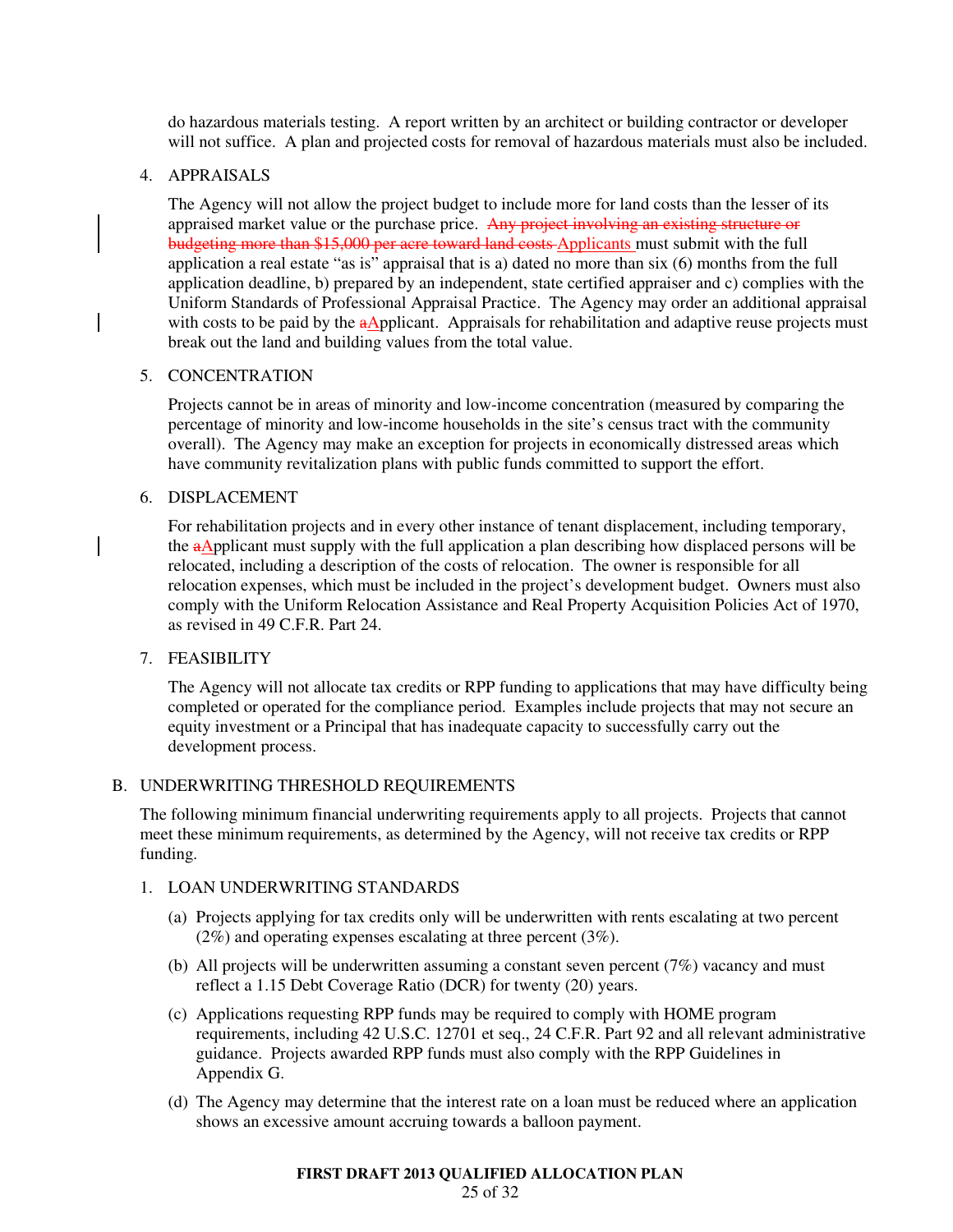### 2. OPERATING EXPENSES

- (a) New construction (excluding adaptive reuse): minimum of \$3,200 per unit per year not including taxes, reserves and resident support services.
- (b) Renovation (includes rehabilitation and adaptive reuse): minimum of \$3,400 per unit per year not including taxes, reserves and resident support services. For projects with RD loans, the operating expenses will be based upon the current RD approved operating budget.
- (c) The proposed management agent (or management staff if there is an identity of interest) must sign a statement (to be submitted with the full application) agreeing that the operating expense projections are reasonable.

### 3. EQUITY PRICING

- (a) The Agency will conduct a survey of tax credit equity investors to determine appropriate pricing assumptions. Projects will be underwritten using the greater of this amount and the aApplicant's projection. The Agency may also set a maximum price. The Agency will announce these amounts by the deadline for market analysts to mail studies. The tax credit rates used for underwriting will be those in effect for the months before the preliminary and full application deadlines.
- (b) Equity should be calculated net of any syndication fees. Bridge loan interest typically incurred by the syndicator to enable an up front payment of equity should not be charged to the project directly, but be reflected in the net payment of equity. Equity should be based on tax credits to be used by the investor(s), excluding those allocated to the Principals unless these entities are making an equity contribution in exchange for the tax credits.

### 4. RESERVES

(a) Rent-up Reserve: Required for all except tax-exempt bond financed projects. A reasonable amount must be established based on the projected rent-up time considering the market and target population, but in no event shall be less than \$300 per unit. These funds must be available to the management agent to pay rent-up expenses incurred in excess of rent-up expenses budgeted for in the PDC description. The funds are to be deposited in a separate bank account and evidence of such transaction provided to the Agency ninety (90) days prior to the expected placed in service date. All funds remaining in the rent-up reserve at the time the project reaches ninety-three (93%) occupancy must be transferred to the project replacement reserve account.

For those projects receiving loan funds from RD, the 2% initial operating and maintenance capital established by RD will be considered the required rent-up reserve deposit.

(b) Operating Reserve: Required for all projects except those receiving loan funds from RD. The operating reserve will be the greater of a) \$1,500 per unit or b) six month's debt service and operating expenses (four months for tax-exempt bond projects), and must be maintained for the duration of the low-income use period.

The operating reserve can be funded by deferring the developer fees of the project. If this method is utilized, the deferred amounts owed to the developer can only be repaid from cash flow if all required replacement reserve deposits have been made. For tax credit projects where no RPP loan applies, the operating reserve can be capitalized by an equity pay in up to one year after certificate of occupancy is received. This will be monitored by the Agency.

(c) Replacement Reserve: All new construction projects must budget replacement reserves of \$250 per unit per year. Rehabilitation and adaptive reuse projects must budget replacement reserves of \$350 per unit per year. The replacement reserve must be capitalized from the project's operations, escalating by four percent (4%) annually.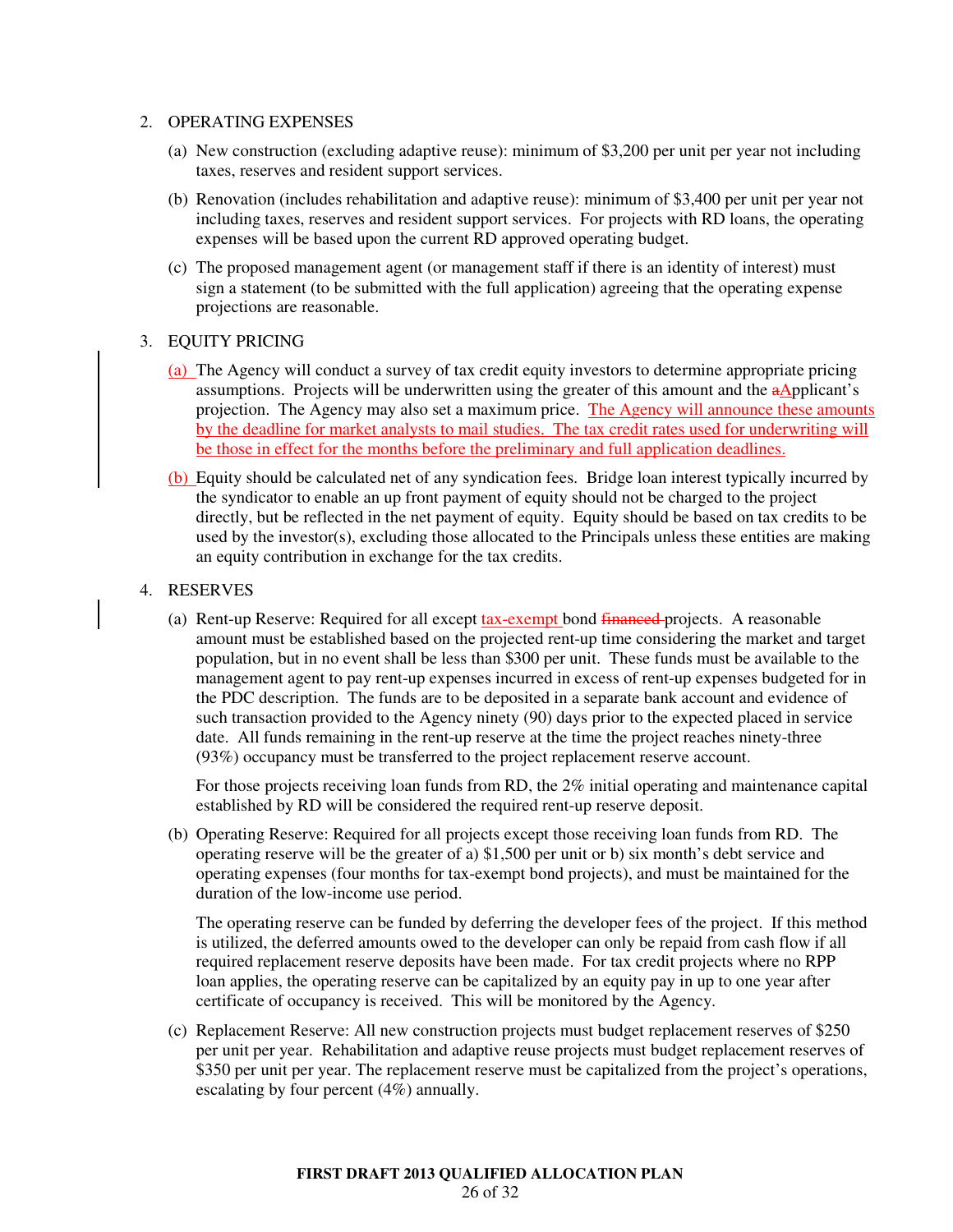In both types of renovation projects mentioned above, the Agency reserves the right to increase the required amount of annual replacement reserves if the Agency determines such an increase is warranted after a detailed review of the project's physical needs assessment.

For those projects receiving RD loan funds, the required funding of the replacement reserve will be established, administered and approved by RD.

#### 5. DEFERRED DEVELOPER FEES

Developer fees can be deferred to cover a gap in funding sources as long as:

- (a) the entire amount will be paid within fifteen years and meets the standards required by the IRS to stay in basis,
- (b) the deferred portion does not exceed fifty percent (50%) of the total amount as of the full application, and
- (c) payment projections do not negatively impact the operation of the project.

Each of these will be determined by the Agency. Nonprofit organizations must include a resolution from the Board of Directors allowing such a deferred payment obligation to the project. The developer may not charge interest on the deferred amount in excess of the long term AFR.

# 6. FINANCING COMMITMENT

- (a) For all projects proposing private permanent financing, a letter of intent is required. This letter must clearly state the term of the permanent loan is at least eighteen years, how the interest rate will be indexed and the current rate at the time of the letter, the amortization period, any prepayment penalties, anticipated security interest in the property and lien position. The interest rate must be fixed and no balloon payments may be due for eighteen years.
- (b) For all projects proposing public permanent financing, binding commitments are required to be submitted by the full application deadlinedue date. Local governments also must identify the source of funding (e.g. HOME, trust fund). All loans must have a fixed interest rate and no balloon payments for at least eighteen (18) years after project completion. A binding commitment is defined as a letter, resolution or binding contract from a unit of government. The same terms described for the letter of intent (using the format approved by the Agency) from a private lender must be included in the commitment.
- (c) The Agency may request a letter from a construction lender documenting the loan amount, interest rate, and any origination fees.
- (d) Applications may only include one set of proposed funding sources; the Agency will not consider multiple financial scenarios. A project will be ineligible for allocation if any of the listed funding sources will not be available in an amount or under the terms described in the application. The Agency may waive this limitation if the project otherwise demonstrates financial feasibility. Project cash flow may not be used as a source of funds.

#### 7. DEVELOPER FEES AND ADDITIONAL CONTINGENCY

- (a) Developer fees shall be \$12,000 per unit for new construction projects and twenty-eight percent (28%) of PDC line item 4 for rehabilitation projects.
- (b) Notwithstanding the amount calculated in subsection  $(7)(a)$ , the developer fee for any project shall be a maximum of \$1,000,000 (the maximum for projects with tax-exempt bonds is \$1,500,000).
- (c) Builder's general requirements shall be limited to six percent (6%) of hard costs.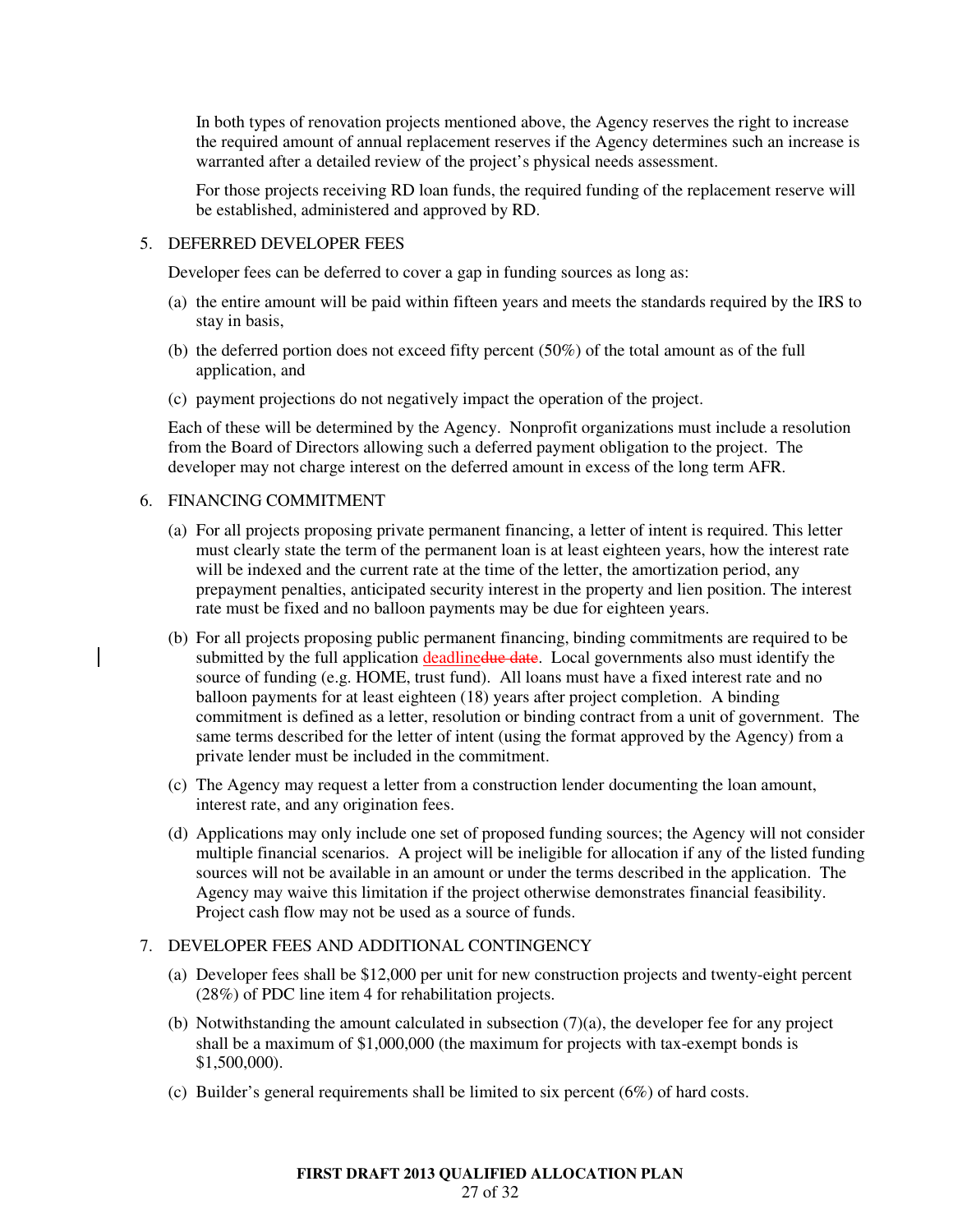- (d) Builder's profit and overhead shall be limited to ten percent (10%) (8% profit, 2% overhead) of total hard costs, including general requirements.
- (e) Where an identity of interest exists between the owner and builder, the builder's profit and overhead shall be limited to eight percent (8%) (6% profit, 2% overhead).
- (f) The application may include up to the greater of \$500 per unit or \$30,000 in additional contingency to cover overruns in any project development cost. To the extent this amount is not used for cost overruns it may be taken as additional developer fee.

#### 8. CONSULTING FEES

The total amount of any consulting fees and developer fees shall be no more than the maximum developer fee allowed to that project.

#### 9. ARCHITECTS' FEES

The architects' fees, including design and inspection fees, shall be limited to three percent (3%) of the total hard costs plus general requirements, overhead, profit and construction contingency (total of lines 2 through 10 on the PDC description). This amount does not include engineering costs.

#### 10. INVESTOR SERVICES FEES

Investor services fees must be paid from net cash flow and not be calculated into the minimum debt coverage ratio.

#### 11. PROJECT CONTINGENCY FUNDING

All new construction projects shall have a hard cost contingency line item of NO MORE THAN five percent (5%) of total hard costs, including general requirements, builder profit and overhead. Rehabilitation and adaptive reuse projects shall include a hard cost contingency line item of NO MORE THAN ten percent (10%) of total hard costs.

#### 12. PROJECT OWNERSHIP

There must be common ownership between all units and buildings within a single project for the duration of the compliance period.

### 13. SECTION 8 PROJECT-BASED RENTAL ASSISTANCE

For all new construction projects that propose to utilize Section 8 project-based rental assistance, the Agency will underwrite the rents according to the tax credit and HOME limits. These limits are based on data published annually by HUD. If the Section 8 contract administrator is willing to allow rents above these limits, the project may receive the additional revenue in practice, but Agency underwriting will use the lower revenue projections regardless of the length of the Section 8 contract.

Given the uncertainty of long-term federal commitment to Section 8 rental assistance, the Agency considers underwriting to the more conservative revenue levels to best serve the project's long-term financial viability.

#### 14. WATER, SEWER, AND TAP FEES

Any water, sewer, and tap fees charged to the project must be entered on a separate line item of the PDC description. Any aApplications that does not include these costs must provide a letters from the local provider(s) that documenting either the amounts or if no fees will be charged.

#### **VII. POST-AWARD PROCESSES AND REQUIREMENTS**

#### A. ALLOCATION TERMS AND REVOCATION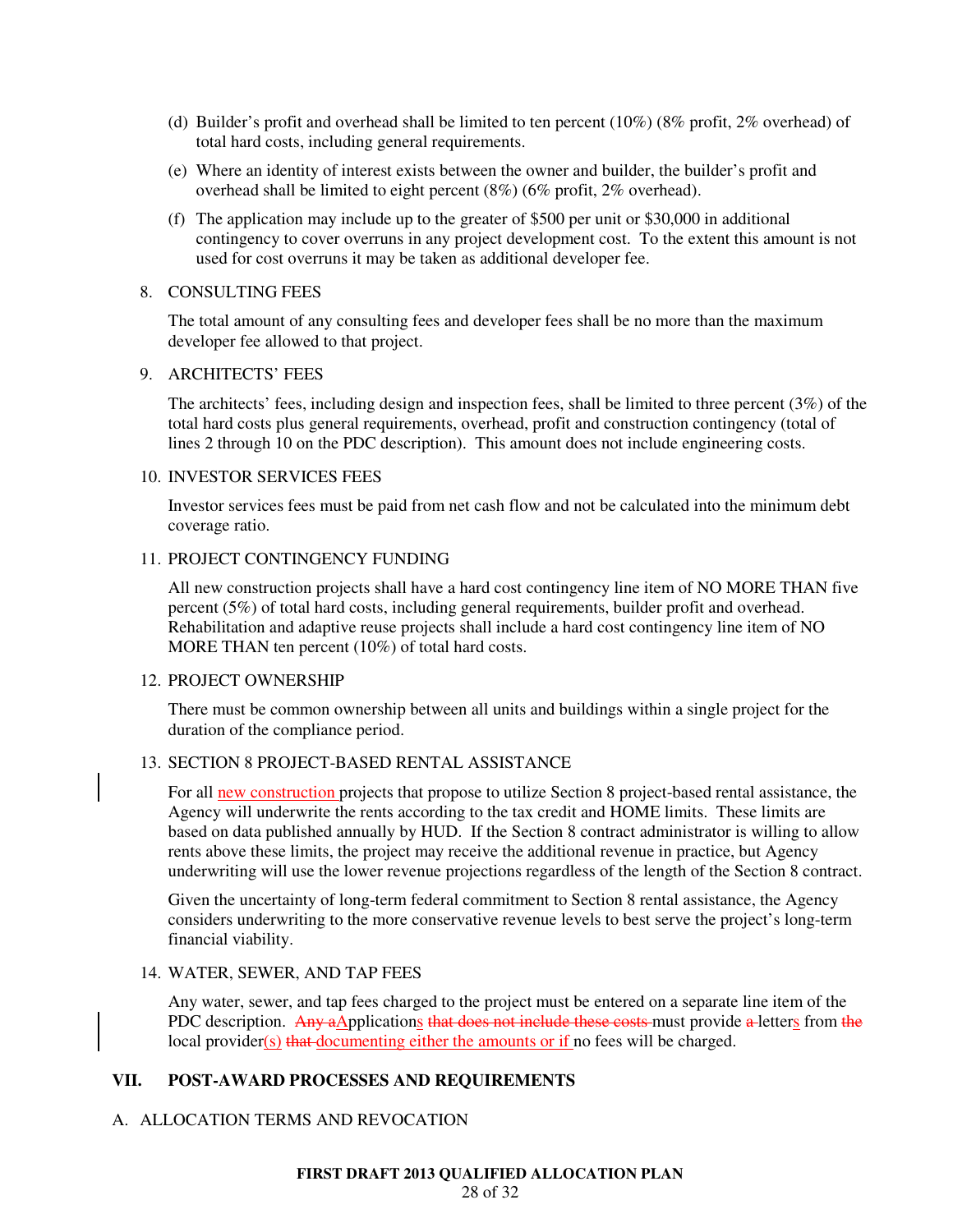- 1. At any time between award and issuance of the Form 8609, owners must have written approval from the Agency prior to:
	- (a) changing the anticipated or final sources (amount or provider), including equity;
	- (b) increasing the anticipated or final uses by more than two percent  $(2\%)$ ;
	- (c) altering the designs approved by
		- the Agency at full application, or
		- local building code office,

including amenities, site layout, floor plans and elevations ("Approved Design");

- (d) starting construction, including sitework; or
- (e) increasing rents for low-income units (does not apply to tax-exempt bonds).

If an increase in uses or design alteration is due to a local government requirement, owners do not need prior approval but rather must provide the Agency with prompt written notice. Failure to comply with a requirement of this subsection may result in a fine of up to \$25,000, revocation of the reservation or allocation, future disqualification under Section IV(D)(3) of any Principal involved, or other recourse available to the Agency.

- 2. Ownership entities must submit a completed carryover agreement and expend at least ten percent (10%) of the project's reasonably expected basis, both by dates to be determined by the Agency.
- 3. A federal form 8609 will not be issued until:
	- (a) submission of a Final Cost Certification that complies with the Agency's requirements, including a listing of the name and address for all contractors and subcontractors;
	- (b) the owner and management company document attendance at an Agency sponsored or approved tax credit compliance seminar sponsored within the previous 12 months;
	- (c) monitoring fees have been paid;
	- (d) the project has been built according to the Approved Design;
	- (e) the Agency determines the project has adhered to all representations made in the approved application and will meet all relevant Plan requirements; and
	- (f) documentation of the ownership entity having paid all applicable state and local taxes for the most recent year due.
- 4. The actual tax credits allocated will be the lesser of the tax credits reserved, the applicable rate multiplied by qualified basis (as approved by the Agency), or the amount determined by the Agency pursuant to its evaluation as required under Section 42(m)(2) of the Code. Projects will be required to elect a project-based allocation. An allocation does not constitute a representation or warranty by the Agency or Committee that the ownership entity or its owners will qualify for the tax credits. The Agency's interpretation of the Code, regulations, notices, or other guidance is not binding on the federal government.
- 5. Owners must record a thirty (30) year Declaration of Land Use Restrictive Covenants for Low-Income Housing Tax Credits (Extended Use Agreement) stating that the owner will not apply for relief under Section 42(h)(6)(E)(i)(II) of the Code and will comply with other requirements under the Code, Plan, other relevant statutes and regulations and all representations made in the approved application. The Extended Use Agreement also may contain other provisions as determined by the Agency. The owner must have good and marketable title and obtain the consent of any prior recorded lienholder (other than for construction financing) to be bound by the Extended Use Agreement terms.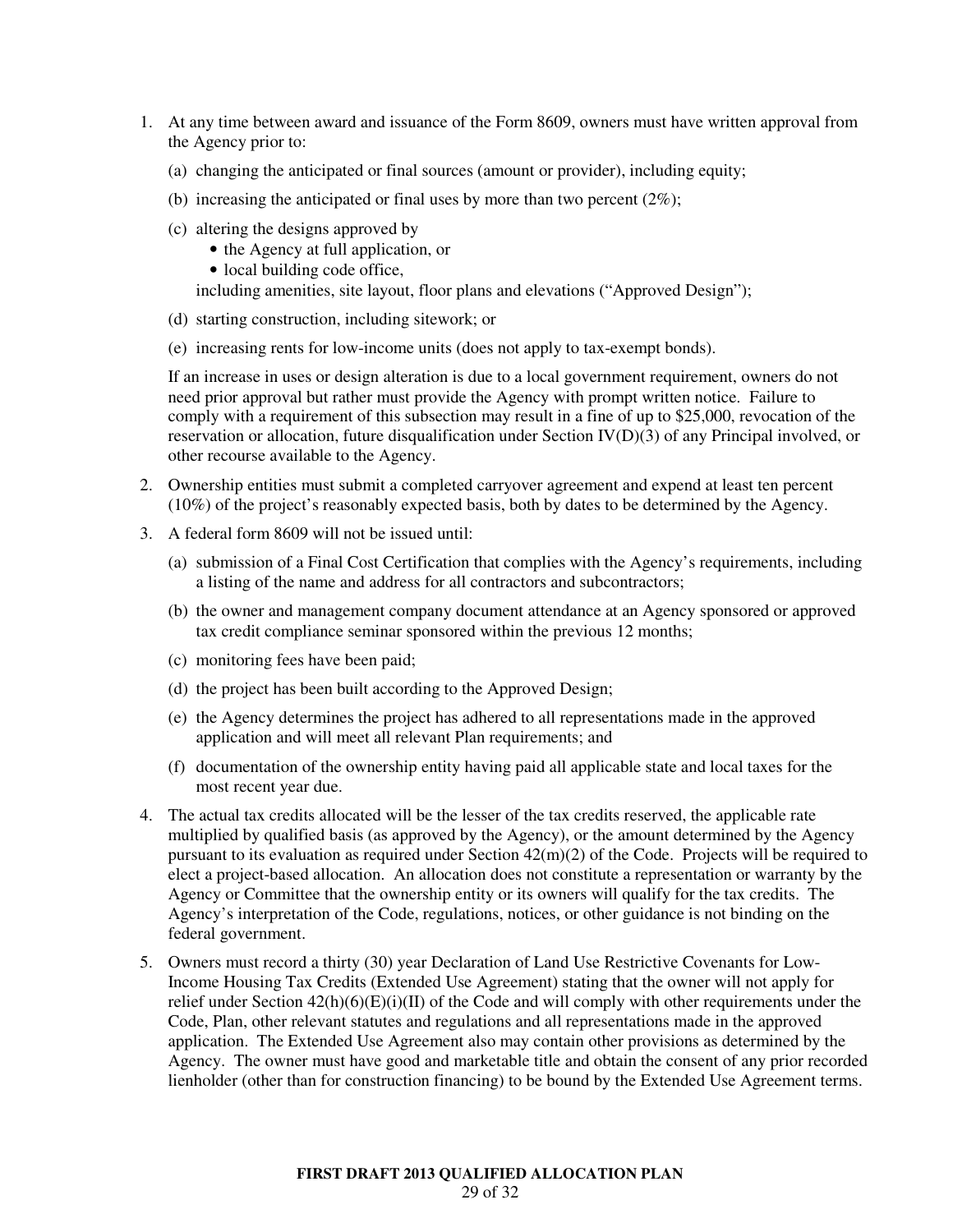- 6. The Agency may revoke an allocation if the owner fails to implement all representations in the approved application. In addition to the terms of Section  $VII(A)(1)$ , owners will acknowledge that the following constitute conditions to their allocation:
	- (a) accuracy of all representations made to the Agency, including exhibits and attachments,
	- (b) adherence to the Plan and all applicable federal, state and local laws and ordinances, including the Code and Fair Housing Act,
	- (c) provision and maintenance of amenities for the benefit of the tenants, and
	- (d) not incurring a penalty under N.C.G.S. § 105-236 for failure to file a return, failure to pay taxes, or having a large tax deficiency (as defined under N.C.G.S. § 105-236). The Agency may request documentation demonstrating all project related taxes have been paid.

An owner's or project's failure to comply with all such conditions without written authorization from the Agency will entitle the Agency, in its discretion, to deem the allocation to be cancelled by mutual consent. After any such cancellation, the owner will acknowledge that neither it nor the project will have any right to claim tax credits pursuant to the allocation. The Agency reserves the right, in its discretion, to modify or waive any such failed condition.

# B. STATE TAX CREDITS

As the administrative agent for state credit refunds issued under N.C.G.S. § 105-129.42, the Agency has a responsibility to ensure that ownership entities do not receive resources ahead of corresponding value being created in the project. Therefore the following restrictions will apply to the state tax credit refund program.

- 1. Loan Option: Loans made by the Agency pursuant to N.C.G.S. § 105-129.42(d) will not be closed until the outstanding balance on the first-tier construction financing exceeds fifty percent (50%) of the state credit amount; the entire loan must be used to pay down a portion of the then existing construction debt.
- 2. Direct Refund Option: The Agency and ownership entity will enter into an escrow agreement with regard to the refund dollars. The agreement will state, among other reasonable limitations, that issuance of the funds under N.C.G.S.  $\S$  105-129.42(g)(1) will not occur until all of the following requirements have been met:
	- (a) at least fifty percent (50%) of the activities included in the project's eligible basis have been completed;
	- (b) the Agency and local government inspector have conducted their framing inspections and approved all buildings (including community facilities); and
	- (c) the outstanding balance on the first-tier construction financing exceeds the total state credit amount (the entire refund must be used to pay down a portion of the then existing construction debt).

Applicants must indicate which of the two options will apply to the project as part of the full application process; such decision may not be changed for the carryover allocation. Ownership entities will have to fully comply with the Plan, to be eligible for participation in the state tax credit program. The Agency may adopt other policies regarding the state tax credit after adoption of the Plan. Owners, partners, members, developers or other Principals (and their affiliated entities) that are involved in a violation of any state tax credit requirement or fail to place a project in service after taking a loan or refund may be assessed up to forty (-40) negative points or disqualified from participation in Agency programs.

# C. COMPLIANCE MONITORING

1. Owners must comply with Section 42 of the Code, IRS regulations, rulings, procedures, decisions and notices, state statutes, the Fair Housing Act, state laws, local codes, Agency loan documents,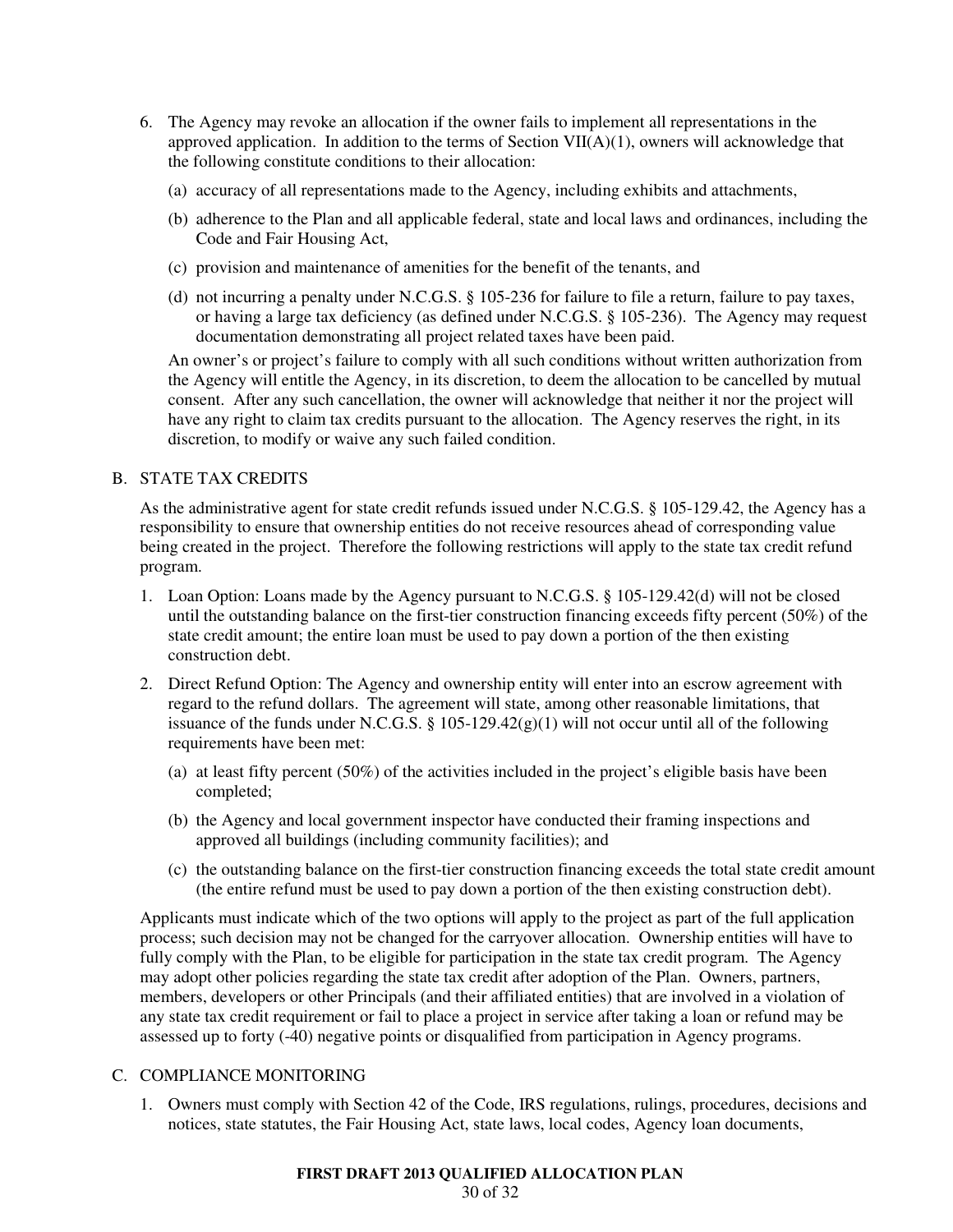**Appendix F** (incorporated herein by reference), and any other legal requirements. The Agency may treat any failure to do so as a violation of the Plan.

2. The Agency will adopt and revise standards, policies, procedures, and other requirements in administering the tax credit program. Examples include training and on-line reporting. Owners must comply with all such requirements regardless of whether or not they expressly appear in the Plan or **Appendix F**. The Agency will have access to any project information, including physical access to the property, all financial records and tenant information.

# **VIII. DEFINITIONS**

The terms listed below will be defined in the Plan as indicated below regardless of capitalization, unless the context clearly indicates otherwise. Terms used in the Plan but not defined below will have the same meaning as under the Code and IRS regulations.

4% Tax Credit: Low-income housing tax credits available pursuant to Section 42(h)(4) of the Code.

9% Tax Credit: Low-income housing tax credits available for allocation under the state's volume cap pursuant to Section 42(h)(3) of the Code.

Affiliate: As to any person or entity (i) any entity of which a majority of the voting interest is owned by such person or entity, (ii) any person or entity directly or indirectly controlling (10% or more) such person or entity, (iii) any person or entity under direct or indirect common control with any such person or entity, or (iv) any officer, director, employee, manager, stockholder (10% or more), partner or member of any such person or entity or of any person or entity referred to in the preceding clauses (i), (ii) or (iii).

Applicant: The entity considered under Section  $III(C)(5)$ that is applying for the tax credits and/or any RPP loan funds, as applicable.

Choice-Limiting Activity: Includes leasing or disposition of real property and any activity that will result in a physical change to the property, including acquisition, demolition, movement, rehabilitation, conversion, repair, or construction.

Community Service Facility: Any building or portion of building that qualifies under Section  $42(d)(4)(C)(iii)$ of the Code, Revenue Ruling 2003-77, and any Agency requirements for such facilities (which may be published as part of the Plan, an Appendix or separately).

Developer: Any individual or entity responsible for initiating and controlling the development process and ensuring that all, or any material portion of all, phases of the development process are accomplished. Furthermore, the developer is the individual or entity identified as such in the Ownership Entity Agreement and any and all Development Fee Agreements.

Displacement: The moving of a person or such person's personal property from their current residence.

Entity: Without limitation, any general partnership, limited partnership, limited liability company, corporation, joint venture, trust, business trust, cooperative, association, public agency or other entity, other than a human being.

Homeless Populations: People who are living in places not meant for habitation (such as streets, cars, parks), emergency shelters, or in transitional or temporary housing but originally came from places not meant for habitation or emergency shelters.